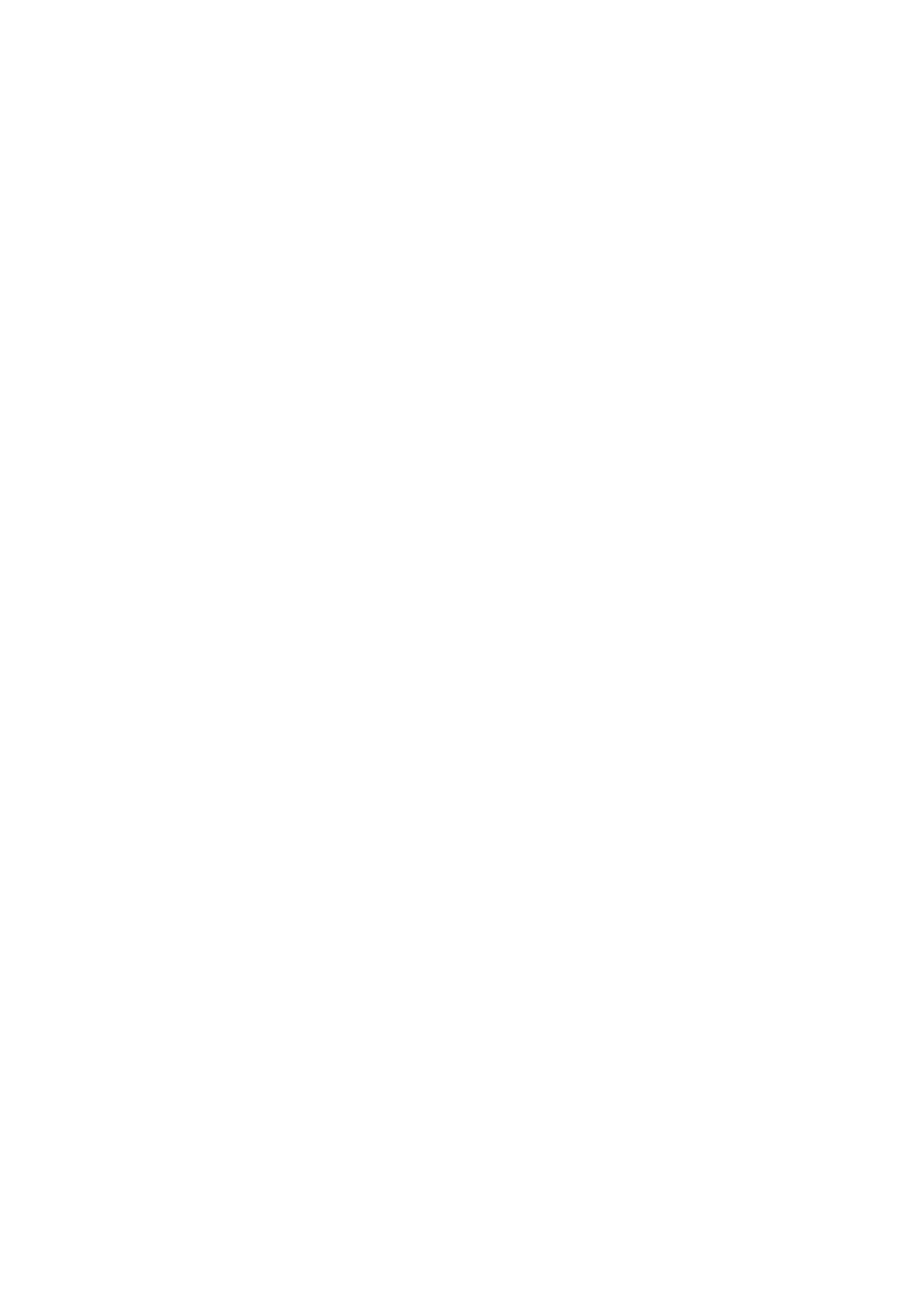Impact investments have come into their own as an investment approach in recent years. Projections for growth vary, but despite uncertainties around the actual volume of such investments, and how they are defined, demand is increasing. At Zurich Insurance Group (Zurich), we define **impact investing** as investment opportunities that allow us to **intentionally** target a specific social or environmental impact, provide a **measurable impact**, and generate a **financial return** commensurate with their risk. We as an insurer serve an important role in society, providing protection and helping companies and individuals to protect against risk. By extension, we believe that impact investments have the potential to drive positive changes.

To achieve that, having clear processes and guidelines in place to calculate the impact that defines this investment approach is essential.

Our experiences in this regard may also serve as guidance for others who have engaged in similar journeys. We believe that sharing how we have set out to calculate the real impact of these investments could also lead others to measure their impact and link their investments to positive outcomes.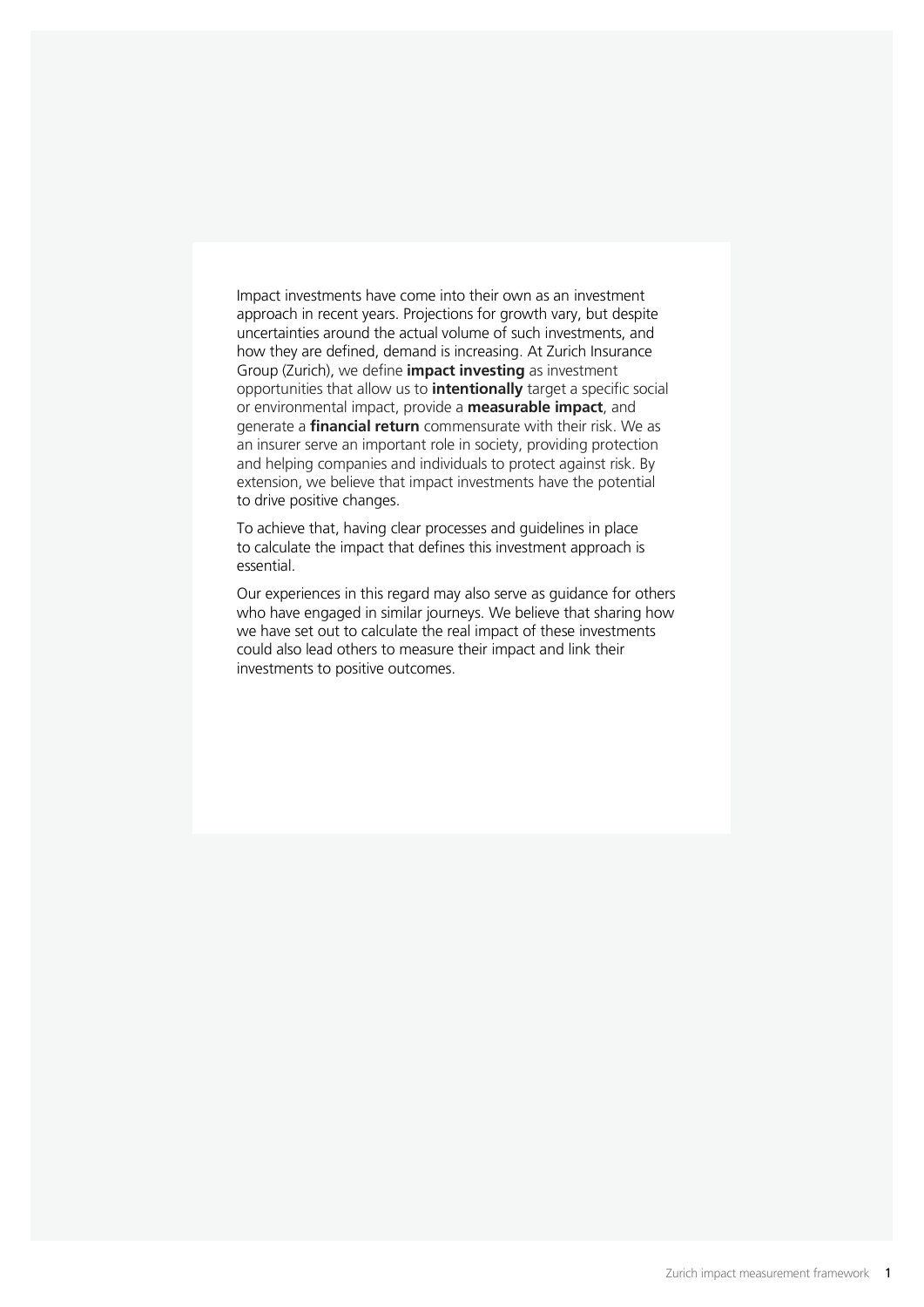# Contents

| Section 1                         | Zurich Insurance Group as an impact investor              | 3  |  |  |  |
|-----------------------------------|-----------------------------------------------------------|----|--|--|--|
| 1.1. Scope of impact portfolio    |                                                           |    |  |  |  |
| 1.2. Why we measure               |                                                           | 5  |  |  |  |
| Section 2                         | First step: gathering reported impact numbers             | 6  |  |  |  |
| 2.1 Definition of metrics         |                                                           |    |  |  |  |
| 2.2. Standardizing impact numbers |                                                           |    |  |  |  |
| 2.3. Reporting structures         |                                                           |    |  |  |  |
| Section 3                         | Second step: aggregating on portfolio level, across asset |    |  |  |  |
| classes                           |                                                           | 10 |  |  |  |
| 3.1. Fixed income                 |                                                           |    |  |  |  |
| 3.2. Private equity               |                                                           |    |  |  |  |
|                                   | 3.3. Infrastructure private debt                          | 11 |  |  |  |
| Section 4                         | Timing                                                    | 13 |  |  |  |
| Section 5                         | Limitations                                               | 15 |  |  |  |
| Section 6                         | Conclusion                                                | 17 |  |  |  |
| Section 7                         | Learnings                                                 | 19 |  |  |  |
| <b>Appendix Example</b>           |                                                           |    |  |  |  |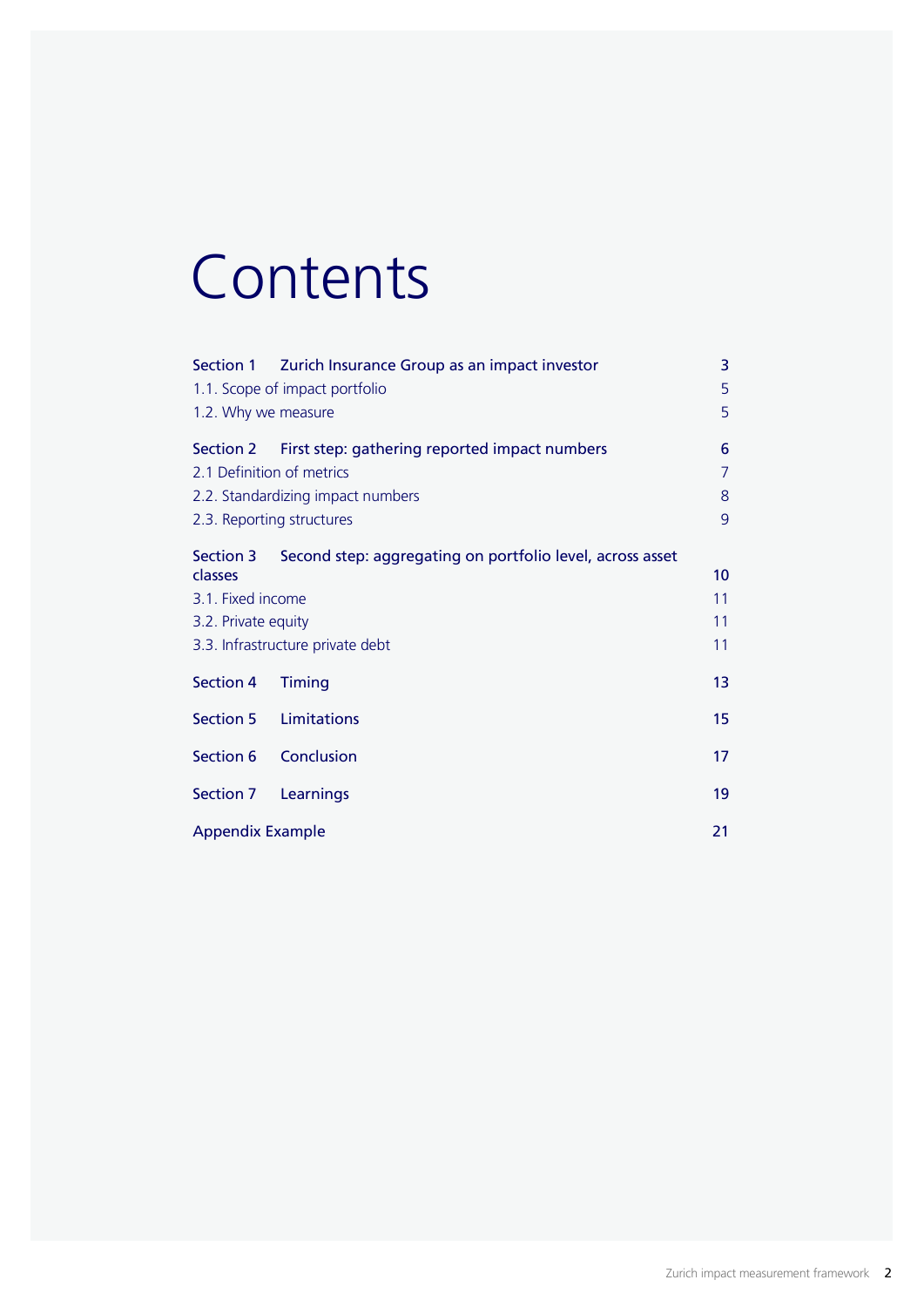# <span id="page-4-0"></span>Section 1 Zurich Insurance Group as an impact investor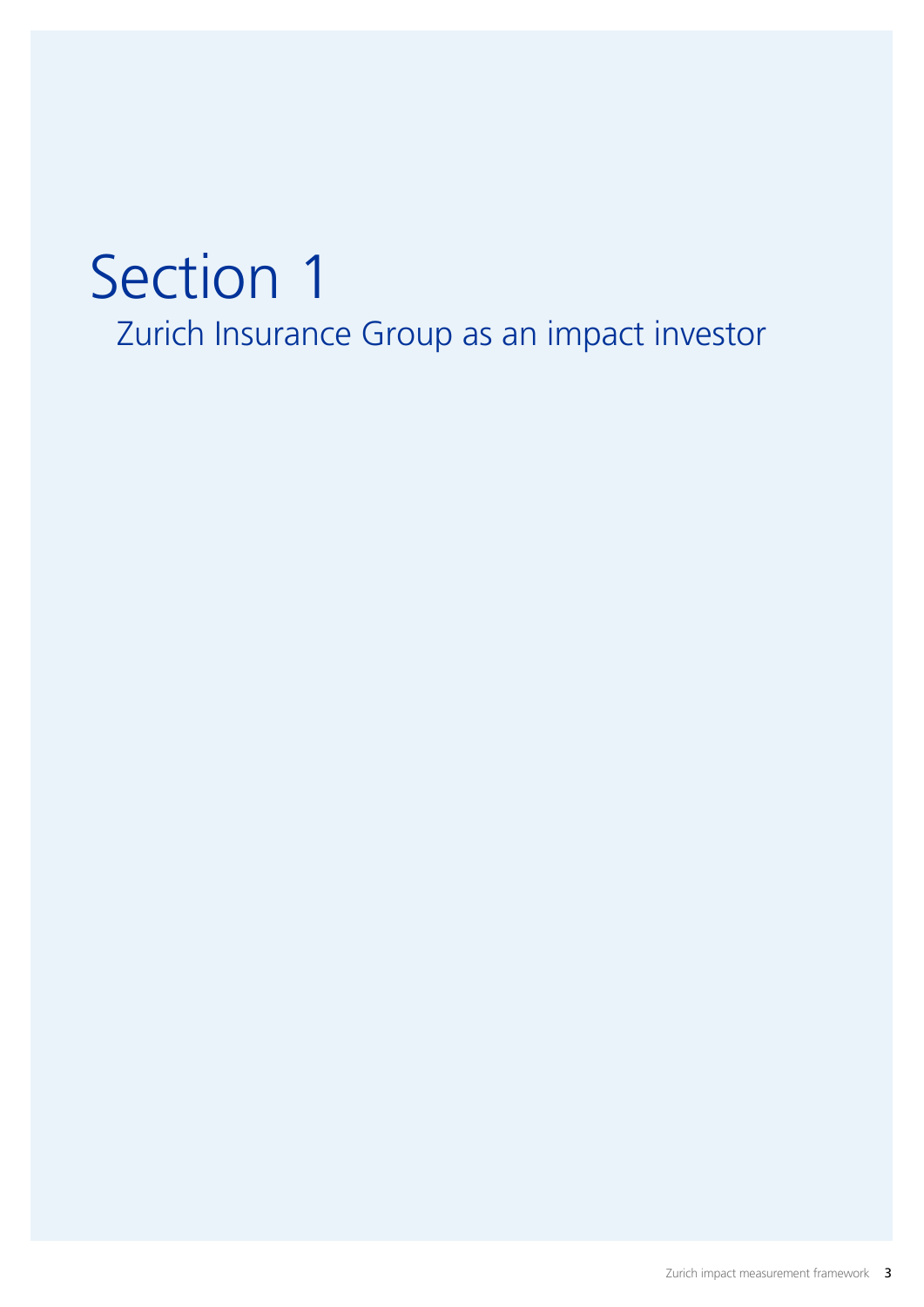At Zurich, being a responsible and sustainable company, is at the foundation of our business.

Responsible investment forms a key element of Zurich's investment philosophy and comprises three elements:

- 1. ESG-integration: Proactively integrating environmental, social and governance (ESG) factors in the investment process – across asset classes and alongside traditional financial metrics and state-of-the-art risk management practices.
- 2. Impact investing: Through impact investing, Zurich can help fund solutions to pressing social or environmental issues.
- 3. Advancing together: We believe that responsible investment will only truly have an impact if financial market participants' advance together to make responsible investment a mainstream approach.

As an insurer, we have a direct interest in promoting sustainable global economic growth and supporting communities in becoming more resilient to environmental and social challenges. Impact investments can help address these issues in a targeted way, and also offer a financial return commensurate with risks. We define impact investing as investment opportunities that allow us to *intentionally* target a specific positive social or environmental impact and allow us to *measure* the impact achieved; these are *profitable*, meaning that they generate a financial return commensurate with their risk.

Responsible Investment

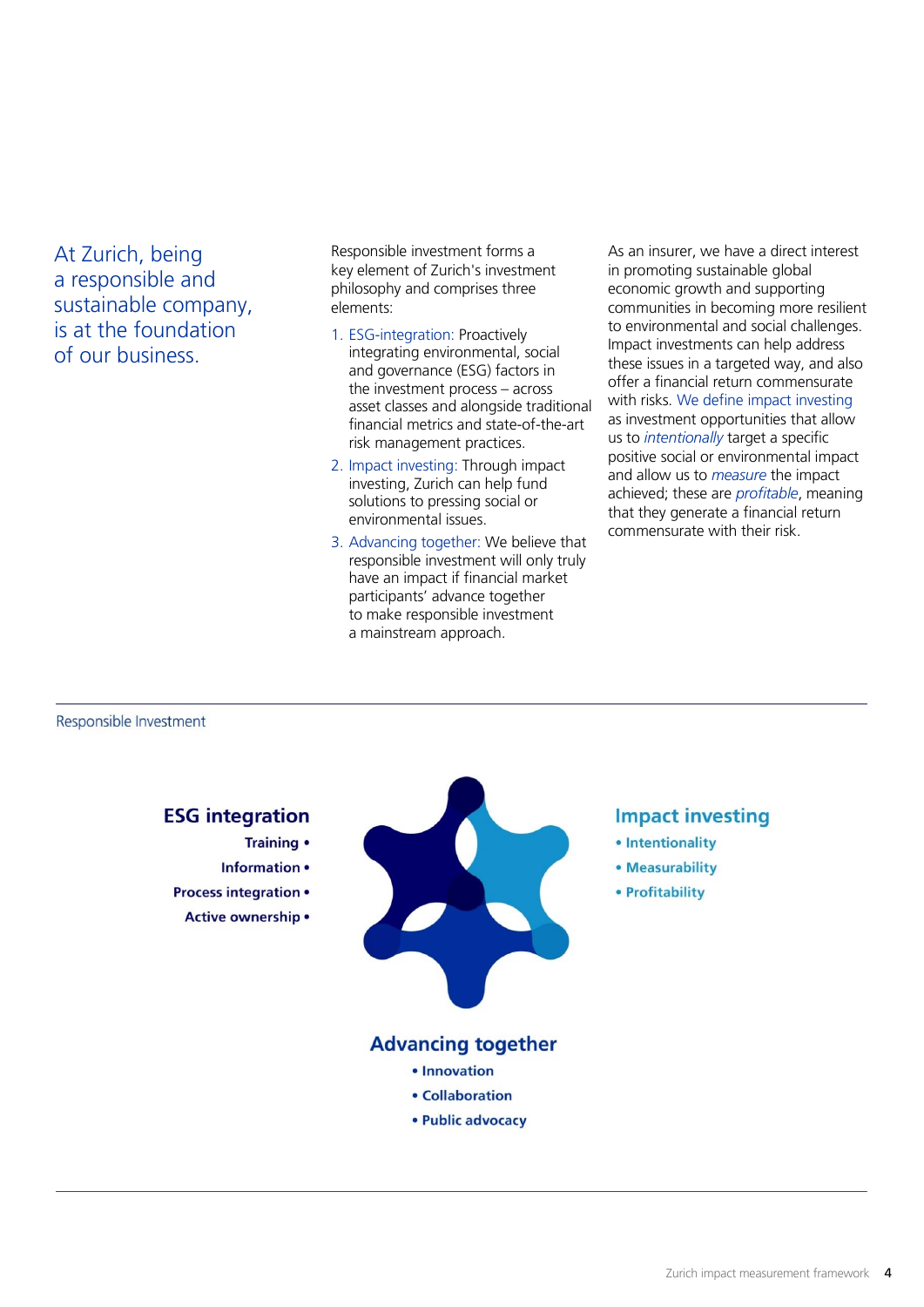Through our impact investments we target positive outcomes in two main ways:

- Mitigating environmental risks by supporting a low-carbon economy and encouraging environmentallyfriendly technologies, measured in terms of 'reduced/avoided CO2 emissions.'
- Increasing community resilience by helping to build 'community capital.' and addressing the needs of populations that lack traditional means to achieve such goals (the 'under-served populations'), measured in terms of 'the number of people who benefited.'

We acknowledge that for an investment to be counted as an 'impact investment,' it is the inherent impact that an investment can achieve that we must consider. It is important to 'measure what matters' using various impact metrics, based on how relevant or applicable they are for various types of investments.

However, for our purposes we focus on two metrics – 'CO2 emissions avoided' and ' people benefited' – as we see these numbers being regularly collected and reported by market participants, and these metrics are relevant for different project categories, making them available to be added across asset classes and instruments.

Through its impact investing portfolio, Zurich aims to avoid five million tons of CO2 equivalent emissions per year, and, separately, make a positive contribution to the lives and livelihoods of five million people.

## <span id="page-6-0"></span>1.1. Scope of impact portfolio

Zurich evaluates impact investments within the context of specific asset classes and creates dedicated strategies for impact investment within each of those asset classes. While continuing to make systematic use of environmental. social and governance (ESG) data in investment decision-making, we look at a variety of ways to grow our impact investment portfolios around the world. We focus on the following asset classes:

- Fixed income: use-of-proceed bonds encompassing green, social and sustainability bonds.
- Impact private equity: we will keep working toward achieving our 10-percent impact target in private equity based on our overall private equity portfolio.
- Impact infrastructure private debt: including direct private debt lending toward infrastructure such as solar/ wind farms and social institutions.

## <span id="page-6-1"></span>1.2. Why we measure

Besides tracking our exposure and targeted returns, we want to know what each of our investments achieves in terms of impact, and measure our contribution toward our impact investment objectives: mitigating environmental risks and increasing community resilience. Measurement helps us make better investment decisions and allows us to communicate our value to our shareholders. It also demonstrates that financial returns can be balanced with environmental and social returns. As the first private-sector investor to commit to specific impact targets, which Zurich did in 2017, we deliberately chose to challenge ourselves to develop a methodology that allows us to measure impact on portfolio level – across asset classes and underlying investment instruments.

Together with BlackRock we developed a standardized approach to aggregate use-of-proceed impact data across various bond issuers along the metrics of 'CO2 emissions avoided' and 'people benefited,' ensuring we only account for the impact we effectively finance.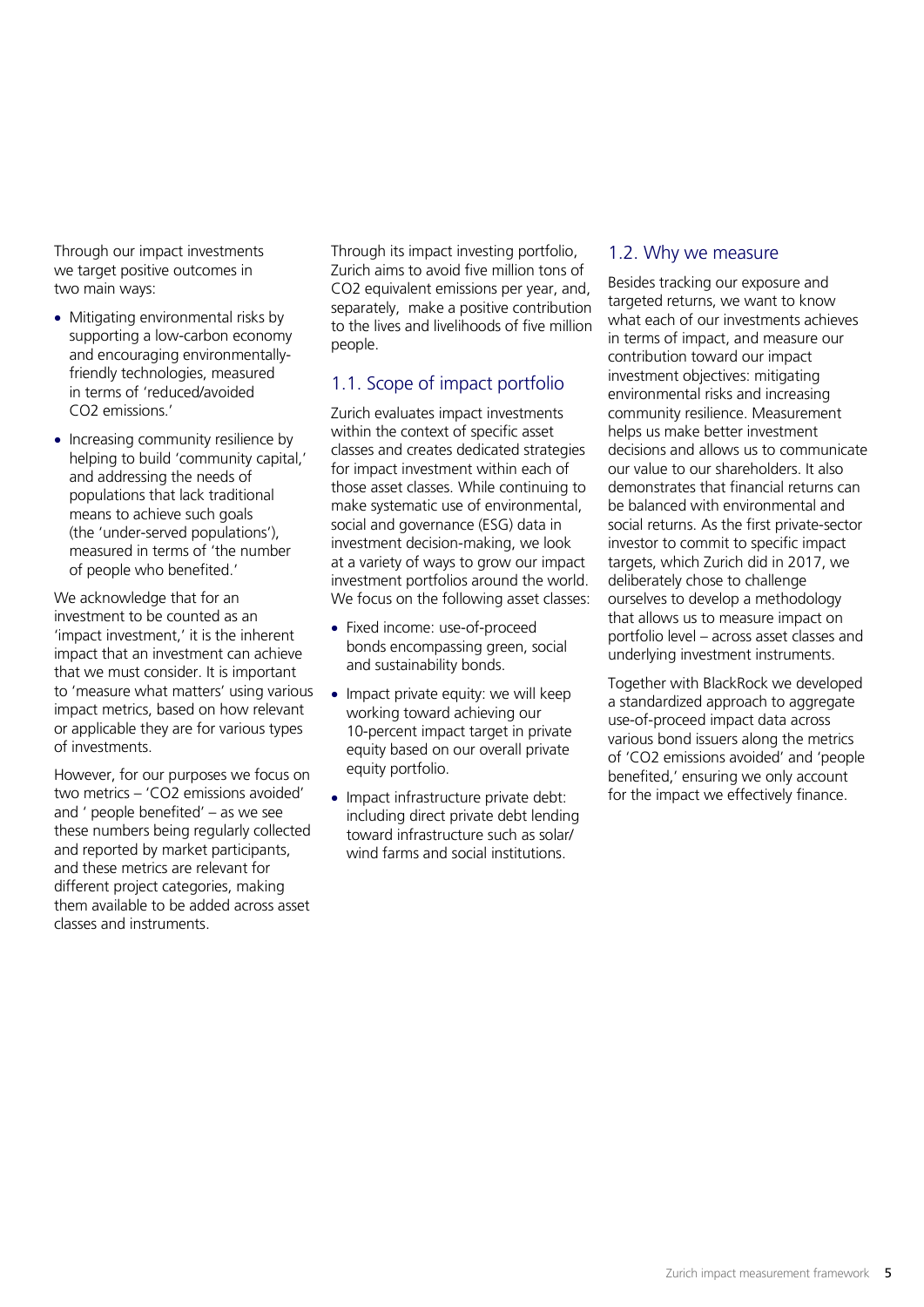# Section 2

<span id="page-7-0"></span>First step: gathering reported impact numbers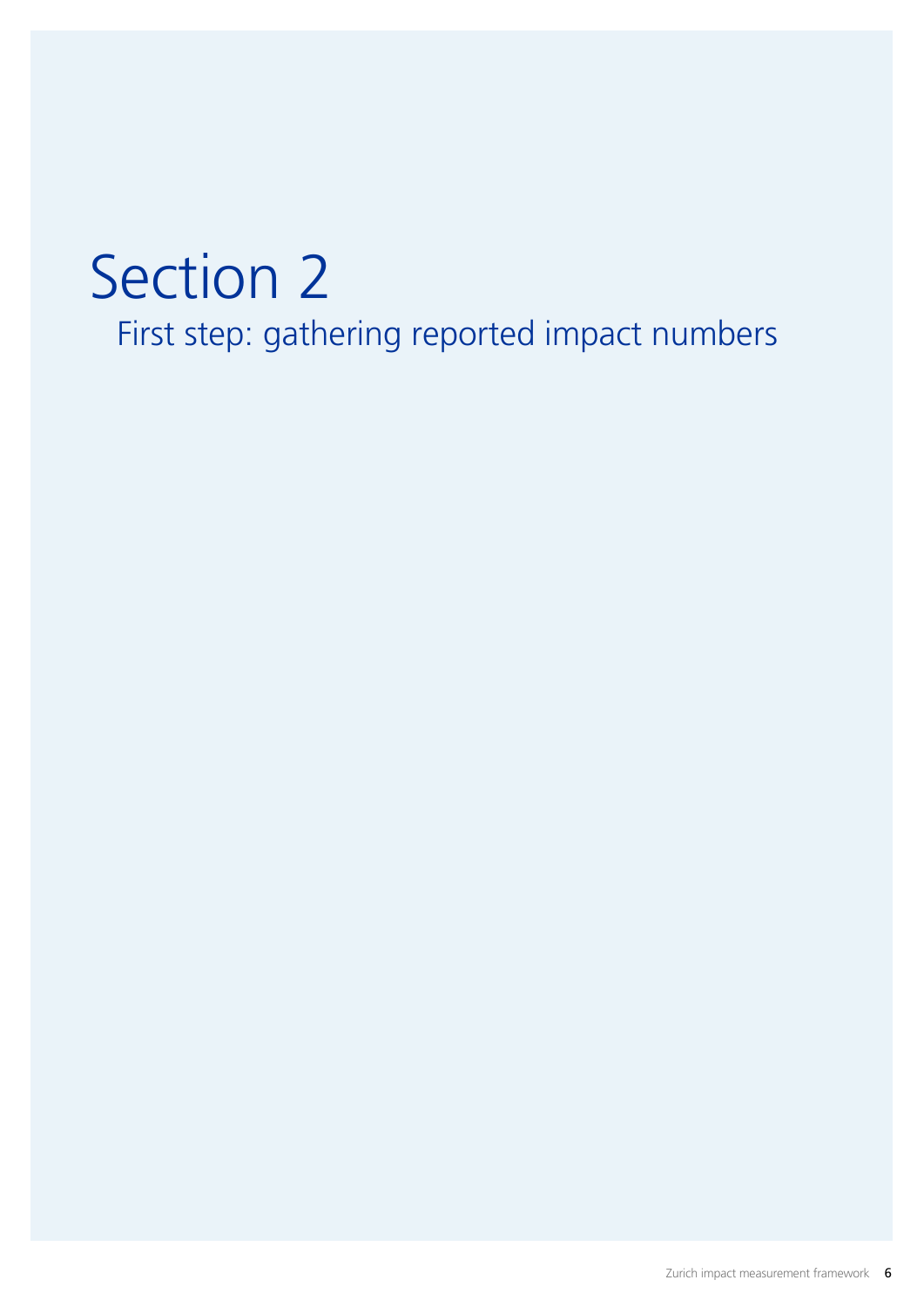Zurich's impact measurement methodology is based on impact data reported by the issuers of impact investing instruments.

The issuer or manager is the closest to the project and best placed to have actual raw data or best positioned to make reasonable and adequate assumptions – far better placed than we as an investor not involved in the actual project. While we acknowledge the short-comings of self-reported data, i.e., heterogeneity of assumptions, different base-line assumptions and methodology, we believe this is a better approach than trying to calculate that data ourselves or with the help of external consultants.

### <span id="page-8-0"></span>2.1 Definition of metrics

As stated, while we do take into account various impact metrics suited to specifications of different impact investments, we focus on two metrics, believing these are the most commonly used, which provide us with an opportunity to aggregate them.

### **2.1.1. CO2-equivalent emissions**

Zurich's impact investment objective 'mitigating environmental risk' is measured in terms of reduced/avoided greenhouse gas emissions.

Data on emissions of greenhouse gases (generally quoted in tons of CO2 equivalent emissions) is a commonly used indicator to assess the climate impact of an asset as established by the [IFI harmonized framework.](http://www.icmadata.org/sustainable-finance/impact-reporting/)

'Avoided' CO2 emissions are calculated against a baseline scenario that reflects the most likely project outcomes or level of service achieved in the higher-carbon status quo of the economy (also referred to as 'net' or 'relative' emissions; subtracting the baseline emissions from the absolute, or gross emissions, equals the emissions 'reduced/avoided').

#### **2.1.2. People benefited**

To measure our social objective to 'increase community resilience,' we count the number of people who have benefited from services in education, health, housing or financial inclusion and other measures aimed at improving lives, improvements that are directly related to Zurich's investments. Unlike to 'CO2 emissions avoided,' there is no common market definition for 'people benefited.' While the metric is commonly reported, looking into the reported details is important, and it is necessary to set one's own standard.

In our measure of 'number of people who benefited,' we only count those individuals who are part of a specific targeted audience that previously was unable to access those services. We seek the definition for the target audience reported in the impact report. By and large we would look at an audience that benefits from services in education, health, housing or financial inclusion, but other target groups could also be considered.

Zurich aims to measure the actual number of people benefited, as opposed to the potential audience, the latter called 'catchment.' However, we realize that for some projects, the real number of beneficiaries might be difficult to capture, e.g., a bicycle path that can be used by the population of an entire city. Where only 'catchment' numbers are provided, we not this in our impact report.

Zurich measures the number of individuals benefiting from a service and/or product. As the term 'benefiting' suggests, the service and/or product need not be directly related to the individual(s) who benefit.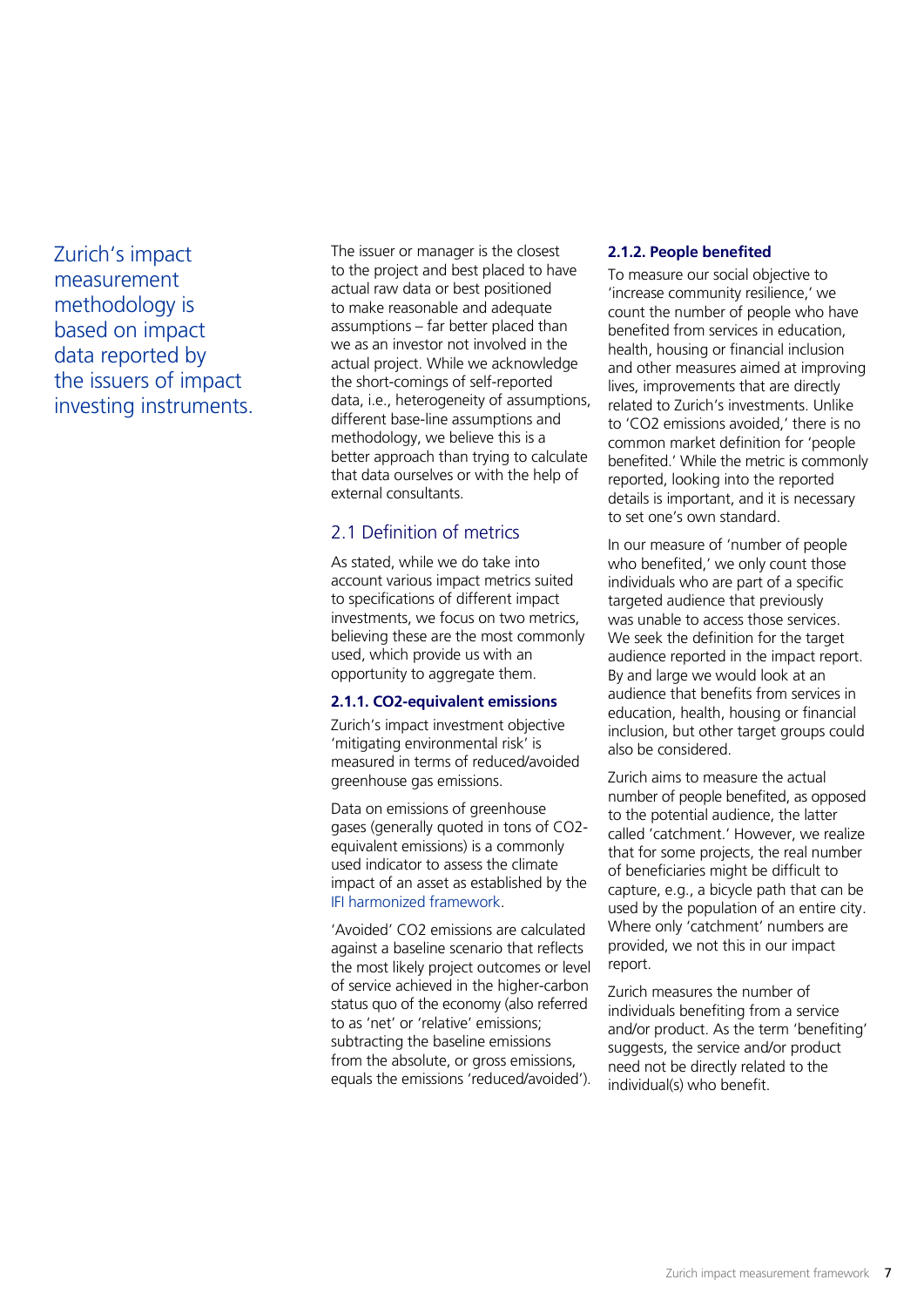We take a more cautious approach for education and health, where we only take the direct link from service/ product to the people who have directly benefited. However, validated academic research leads one to conclude that by providing a micro loan to an individual improves not only the quality of life for that individual, but also for their families. Hence, we propose to take household size as a multiplier for financial inclusion. In cases where household sizes are indicated, e.g., often being the case in energy or housing, we also use the national household multiplier.

The following multipliers are applied:

### **Health:**

1 hospital bed  $= 1$  individual benefited

### **Education:**

1 pupil/desk = 1 individual benefited

### **Financial inclusion:**

1 customer = national household size

### **Social housing:**

1 flat  $=$  national household size

### **Energy:**

1 household  $=$  national household size

**Community** = 2 individuals

### **Households** =

national household multiplier

A good source for national household multiplier is: [Household](https://www.un.org/en/development/desa/population/publications/pdf/ageing/household_size_and_composition_around_the_world_2017_data_booklet.pdf)  [Size and Composition Around the](https://www.un.org/en/development/desa/population/publications/pdf/ageing/household_size_and_composition_around_the_world_2017_data_booklet.pdf)  [World 2017](https://www.un.org/en/development/desa/population/publications/pdf/ageing/household_size_and_composition_around_the_world_2017_data_booklet.pdf)

## <span id="page-9-0"></span>2.2. Standardizing impact numbers

We are aware that, by using selfreported numbers and measuring impact through two rather broad impact metrics, we are summing up a heterogeneous field of impact numbers ('adding up apples and pears'). By applying a strict definition of what an impact investment is and looking into the wider set of impact metrics for specific investments, we can be fairly sure that the quality of our impact investments is upheld.

However, to aggregate across portfolios and asset classes, a certain standardization is necessary. We have identified two areas we believe are of special importance: annualization and pro-rata shares.

### **2.2.1 Annualization**

Zurich wants to be able to match an investment's impact to a portfolio's invested amount over a series of years. We thus seek to provide impact numbers on an annualized basis, rather than calculating the impact over the entire life of the project, or over the financing period. It is in our own best interest to report only the impact of what we effectively finance. While we hold most impact investments to maturity, we also may trade some of our investments. As we report on an annual basis, reporting the impact at a specific cut-off date seems appropriate (for us, the date is December 31).

While we acknowledge that the marginal impact of an underlying asset might change as the asset matures (e.g., decreasing impact with changing base-line numbers), the average – hence annualized – impact data over an asset life-cycle will provide a balance of the ramp-up and the full operation period.

### **2.2.2 Pro-rata/avoiding double counting**

To make sure we count only the impact an impact investor is financing, impact investors are encouraged to report prorata shares. If an impact investor claims the full positive impact of every project, the impact investor would overstate his or her achievement.

**Fixed-income:** For use-of-proceed bond issuers, the pro-rata share is calculated as the impact based on the share of the total project cost that is eligible for the specific use-of-proceed bond.

• Sum of pro-rata impact of issuer = Total project impact  $\times$  % Share of total project financing  $\times$  % Eligibility for use-of-proceed bond (a1)

**Private equity:** The pro-rata share is based on the fund's ownership structure within the relevant portfolio company

• Pro-rata impact of private equity funds = Total portfolio company impact  $\times$  % Fund ownership in portfolio company (a2).

Impact infrastructure private debt (a3) is described below in chapter 3.3.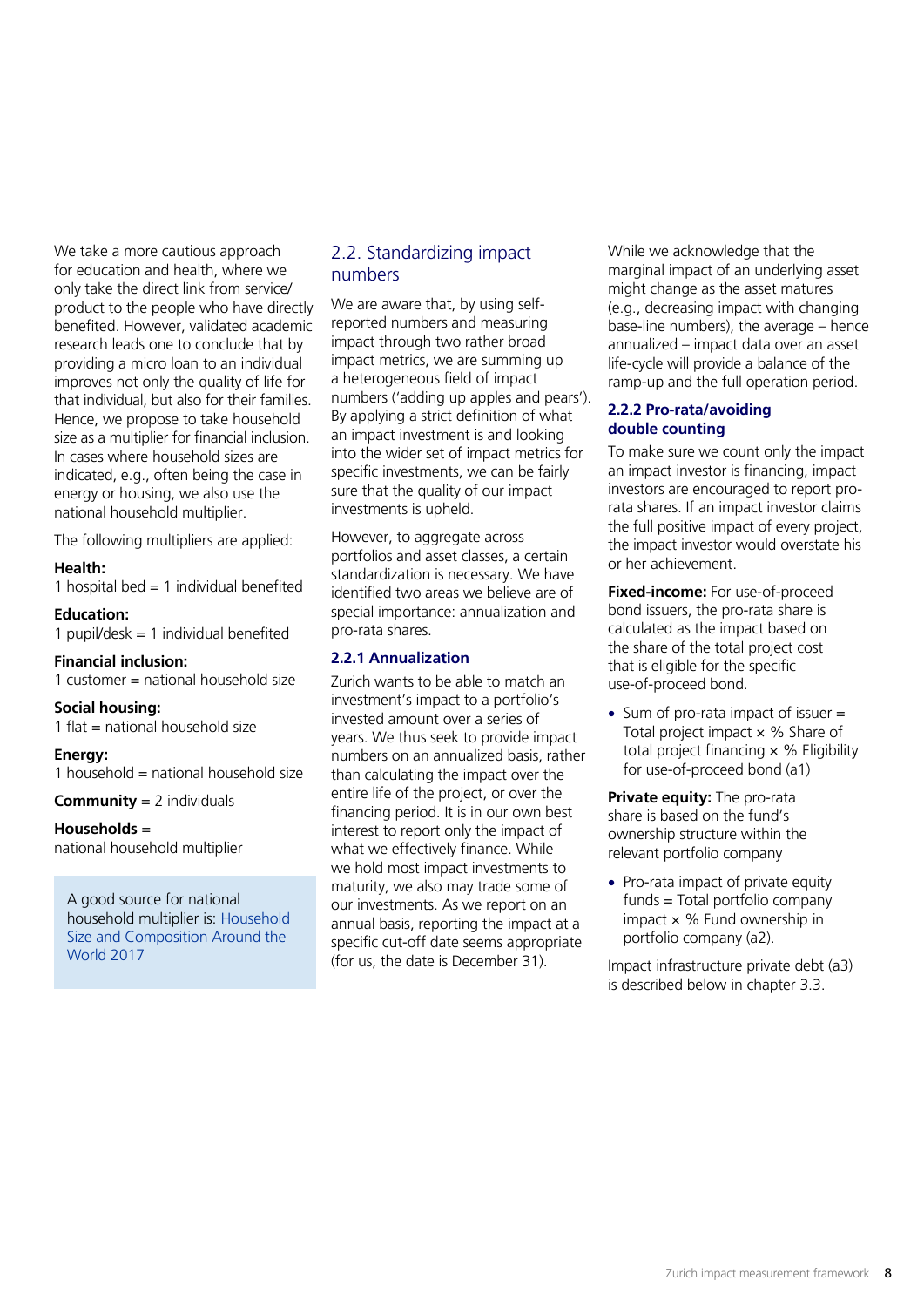## <span id="page-10-0"></span>2.3. Reporting structures

Depending on how proceeds are allocated, there may be differences in the impact reporting approach.

### **2.3.2 Allocations to a portfolio of projects (project pool)**

This approach is often seen in impact reports of use-of-proceed instruments issed by supranational organizations, as they frequently have a specific pool of their own projects.

### **Allocated currency ('CCY') amount:**

• Summarized outstanding CCY up to and including the date referred to in the impact report (excluding matured issuances) (b1.1) e.g., the 'March 2018 issued impact report refers' to an impact achieved in 2017, includes outstanding issuance up to and including December 31, 2017. Summarized outstanding CCY is relevant, given that not only the most recently issued bond, but also the invested capital in the project 'pool,' contributed to the full reported impact.

### **2.3.1 Allocations to individual projects**

Project-by-project report vs. portfolio report based on portfolio allocations.

- **Project-by-project report:** Identifies the specific projects and clearly defines, for each project, the total results of the project (including financing from all financiers), providing information about the total project size and/or the issuer's share of total financing.
	- If the impact numbers are reported by project, the pro-rata impact numbers a1) need to be consolidated.
- **Portfolio report:** Aggregates projectby-project results, but includes only the pro-rated share (as a percentage of the issuer's share of the total financing) of total results of projects.

Applicable for:

- Use-of-proceed issuers mainly corporate issuers – that allocate their proceeds to specific projects, reported per International Securities Identification Number (ISIN).
- Private equity funds, when projects refer to portfolio companies. Preferably the fund reports company-by-company.

### **Allocated CCY amount:**

- Use-of-proceed issuers: outstanding CCY of those bonds where impact is reported (per ISIN) (b1.2), taking the sum of all outstanding CCY if the issuer has several bonds outstanding with respective reported impact.
- Private equity funds: Fund capital raised (b2).

The outstanding CCY or fund capital raised is relevant when it comes to matching the underlying projects for which the issuer/manager reports the impact as this amount will be taken as the dominator in the calculation for the pro-rata piece that is Zurich's share. Please see the next step for more detail.

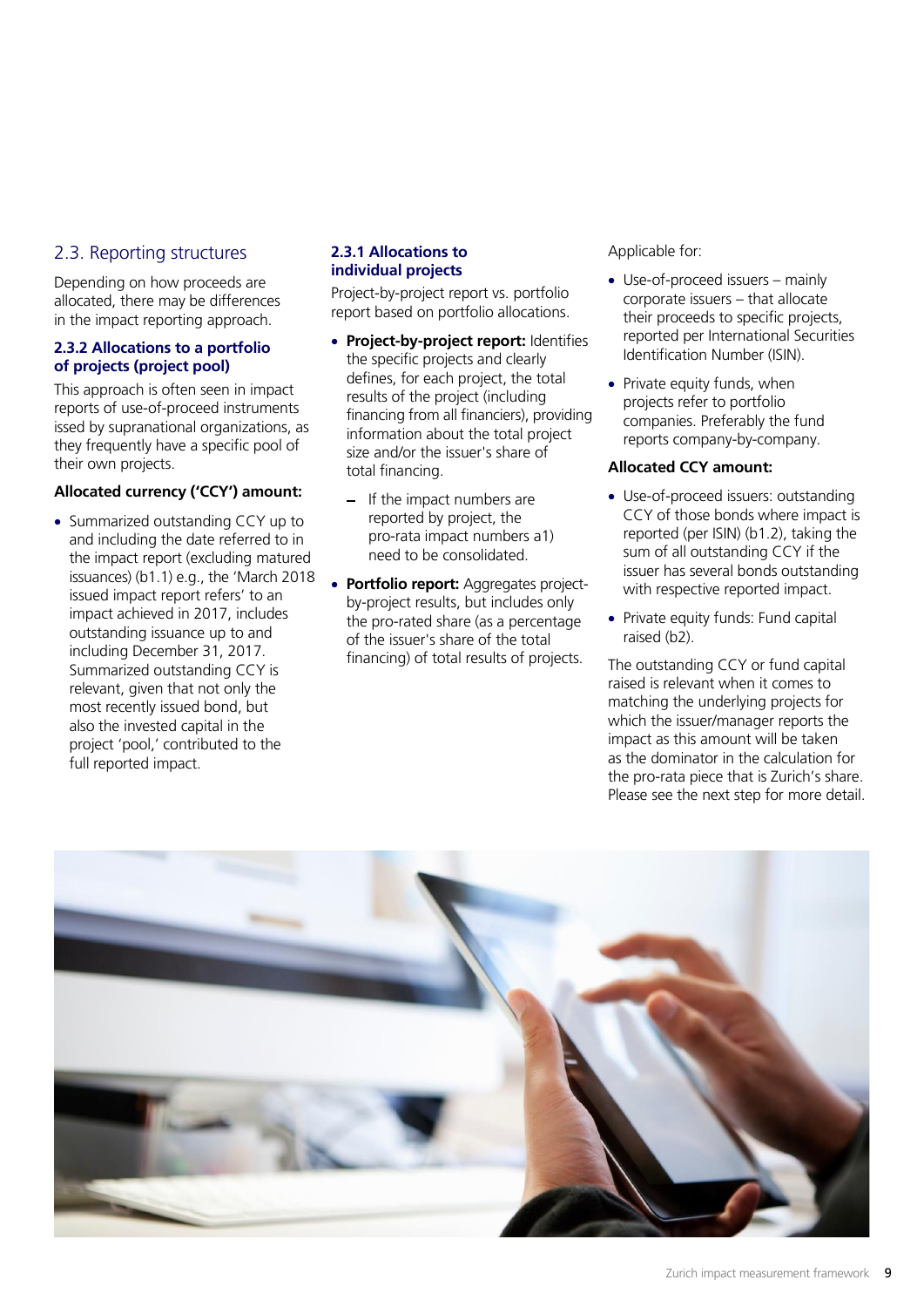# Section 3

<span id="page-11-0"></span>Second step: aggregating on portfolio level, across asset classes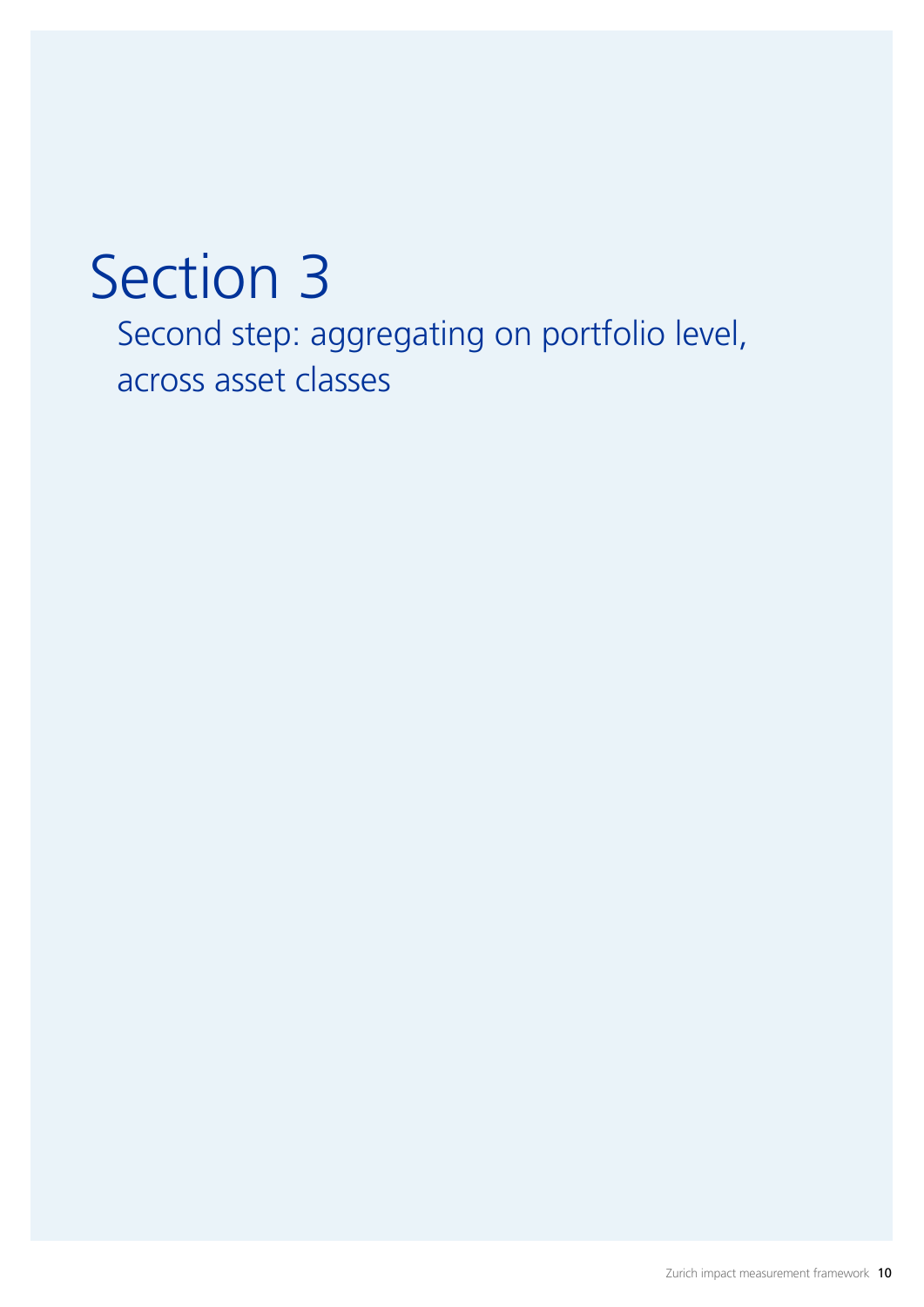Zurich's impact framework methodology looks only at the impact created by Zurich's share of investments, and it is based on the information reported by the issuers of the various impact investing instruments, as stated under the first step.

## <span id="page-12-0"></span>3.1. Fixed income

For use-of-proceed bond the pro-rata share is based on Zurich's outstanding issuance toward the specific investor. Depended whether the issuer uses the allocation to a portfolio of project or to individual projects this approach varies slightly:

- **Allocations to a portfolio of projects:** (x) Impact pro-rata for Zurich's share  $=$  Full impact of the project pool (a1) × (Zurich outstanding issuance toward specific issuer / full outstanding CCY as of time impact report refers to (b1.1)); or
- **Allocations to individual projects:** (x) Impact pro-rata for Zurich's share  $=$  Full impact of the issuance (a1)  $\times$ (Zurich outstanding issuance toward specific issuer / outstanding CCY of issuance  $(b1.2)$ ) – in case in case the issuer has several bonds issued – with respective impact reported, reported impact (a1) and outstanding CCY (b1.2) should be the sum of all issued and reported bonds, reflecting an average impact number this issuer is able to achieve.
- Summarize (x) for all use-of-proceed issuer in the portfolio (y1).
- **Extrapolation**: Zurich's use-ofproceed portfolio includes several hundred issuers. Since the gathering of the detailed impact data is very labour intense, we focus on the top issuers by invested amount.
- The scope of the detailed data gathering encompasses 80 percent of Zurich's green bond portfolio as well as 80 percent of its social/sustainability bond portfolio.
- In 2021 we updated our methodology to allow for an extrapolation of impact numbers to cover 100 percent of our use-ofproceed bond portfolio.
- We apply a simple linear extrapolation of the "CO2 avoided" measured for 80 percent of green bonds in terms of market value, to cover 100 percent of our green bond portfolio. The same applies for "people benefited" gathered from 80 precent of our social and sustainability bond portfolio.

## <span id="page-12-1"></span>3.2. Private equity

In private equity, Zurich's pro-rata share is based on committed capital as percentage of total fund capital raised as of a specific date.

- (x) Impact pro-rata for Zurich's share in specific PE fund = Total impact fund pro-rata share (a2)  $\times$  (Zurich committed amount / Fund capital raised (b2)).
- Summarize (x) across full Private equity portfolio (y2).

In line with the concept of 'counting the impact for your outstanding amount with an issuer,' we count the impact in private equity investments for the portion of committed capital, knowing

that the full committed capital will not be invested from the start of the investment period. This could potentially increase the reported impact, if and when the fund buys into additional companies based on the same amount of committed capital, given that an increasing amount of the total capital will be deployed.

A note of caution: ignoring the debt portion of the portfolio company's financing could lead an equity investor to overstate the impact of investments. Through dialogue with fund managers, we see a pro-rata share method, as proposed, as representing a start to further refinements in overall accountability.

## <span id="page-12-2"></span>3.3. Infrastructure private debt

Providing debt to an investments does not necessary provide you with access to the full information required to calculate the pro-rata share, i.e. equity portion invested. Hence a few assumptions are required. The assumption for the capital stack is based on conversations we had with asset managers active in the sector.

### **Proposed pro-rata share structure:**

- Assumption on capital stack: 20% equity / 80% debt for infrastructure deals
- (x) Impact pro-rata for Zurich's share = Full impact of the project/fund/ issuance (a3)  $\times$  80% (Debt portion in capital stack)  $\times$  (Zurich's share of debt/ full project debt)
- Summarize (x) across full infrastructure portfolio (y3)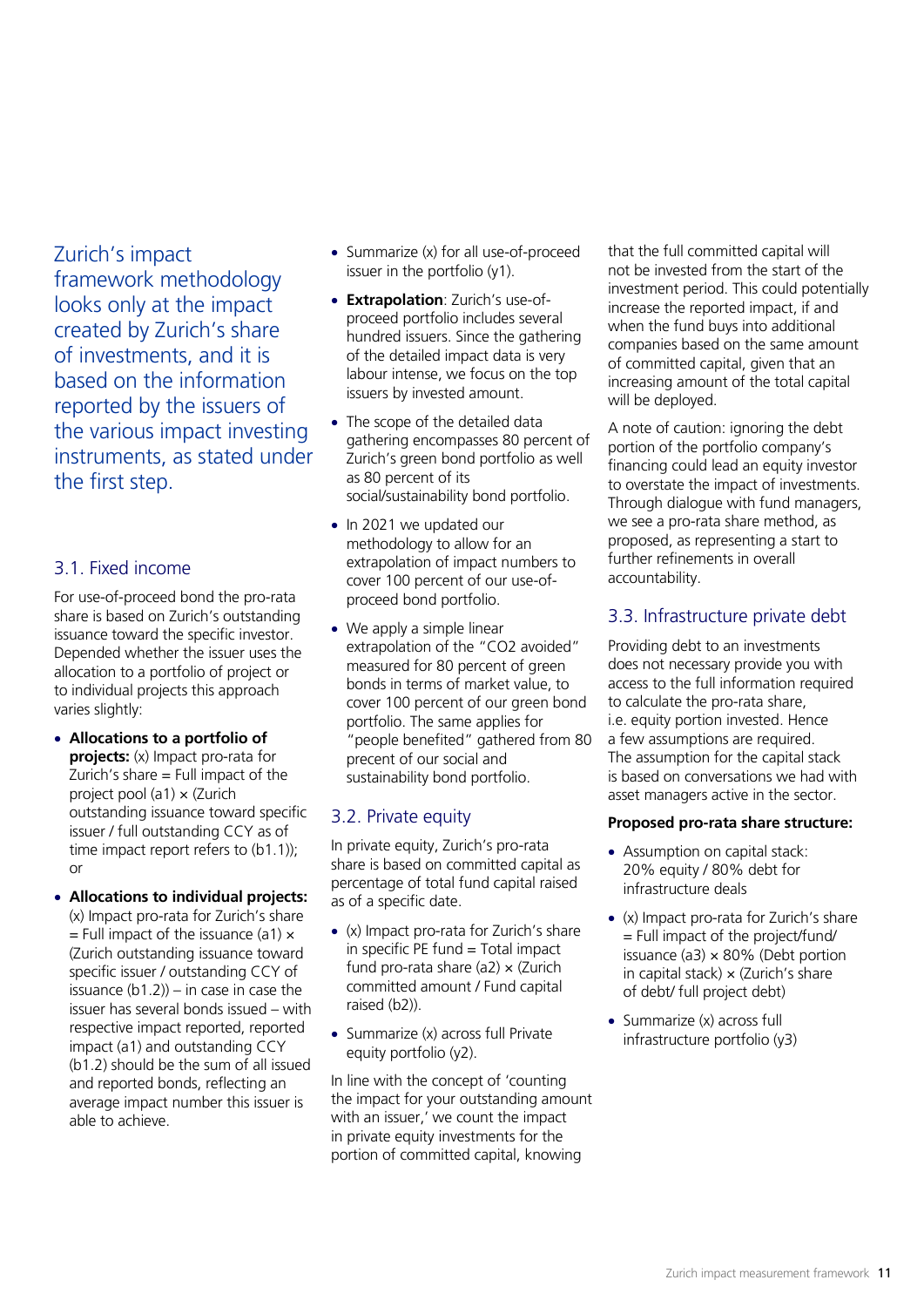

.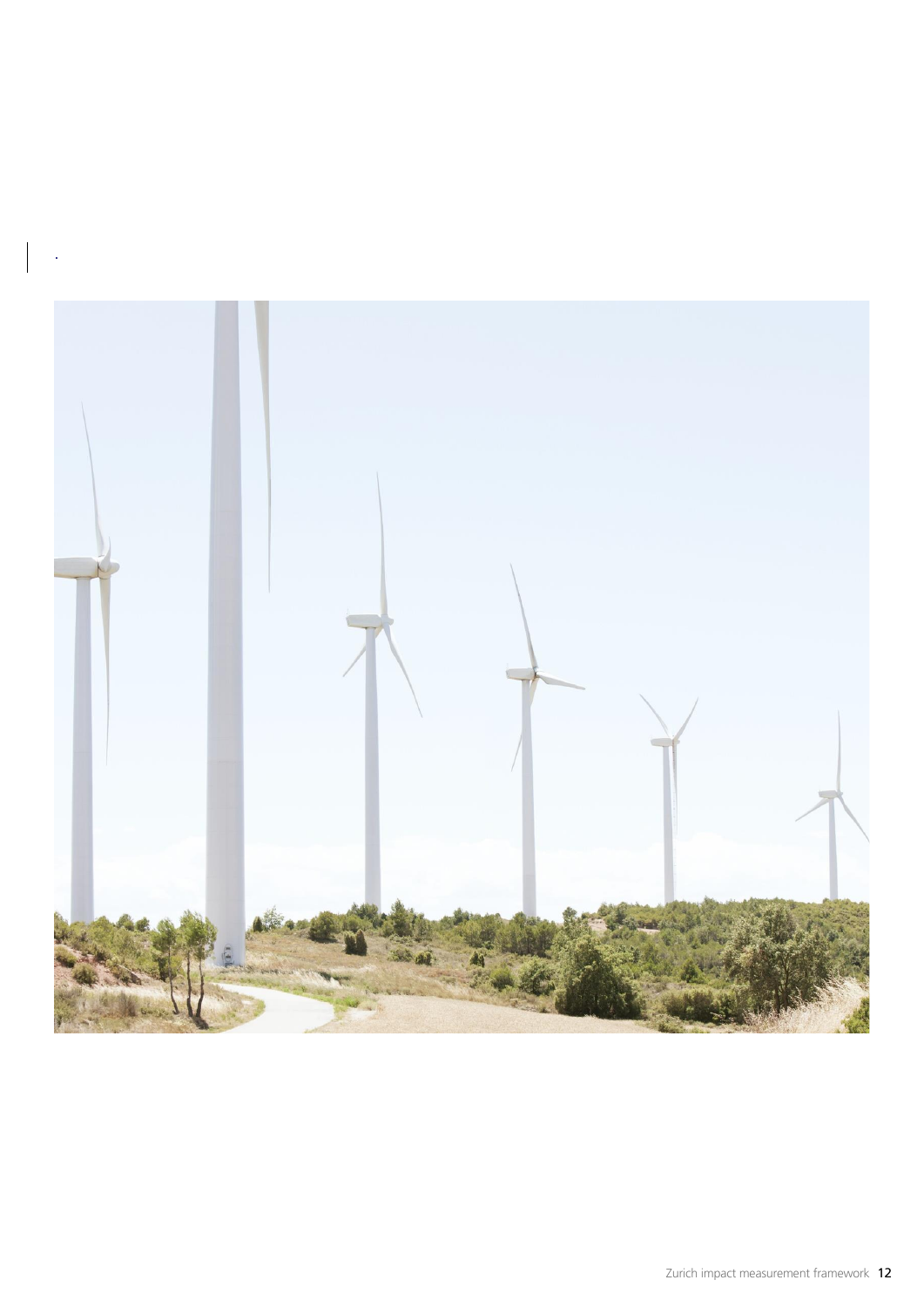# <span id="page-14-0"></span>Section 4 Timing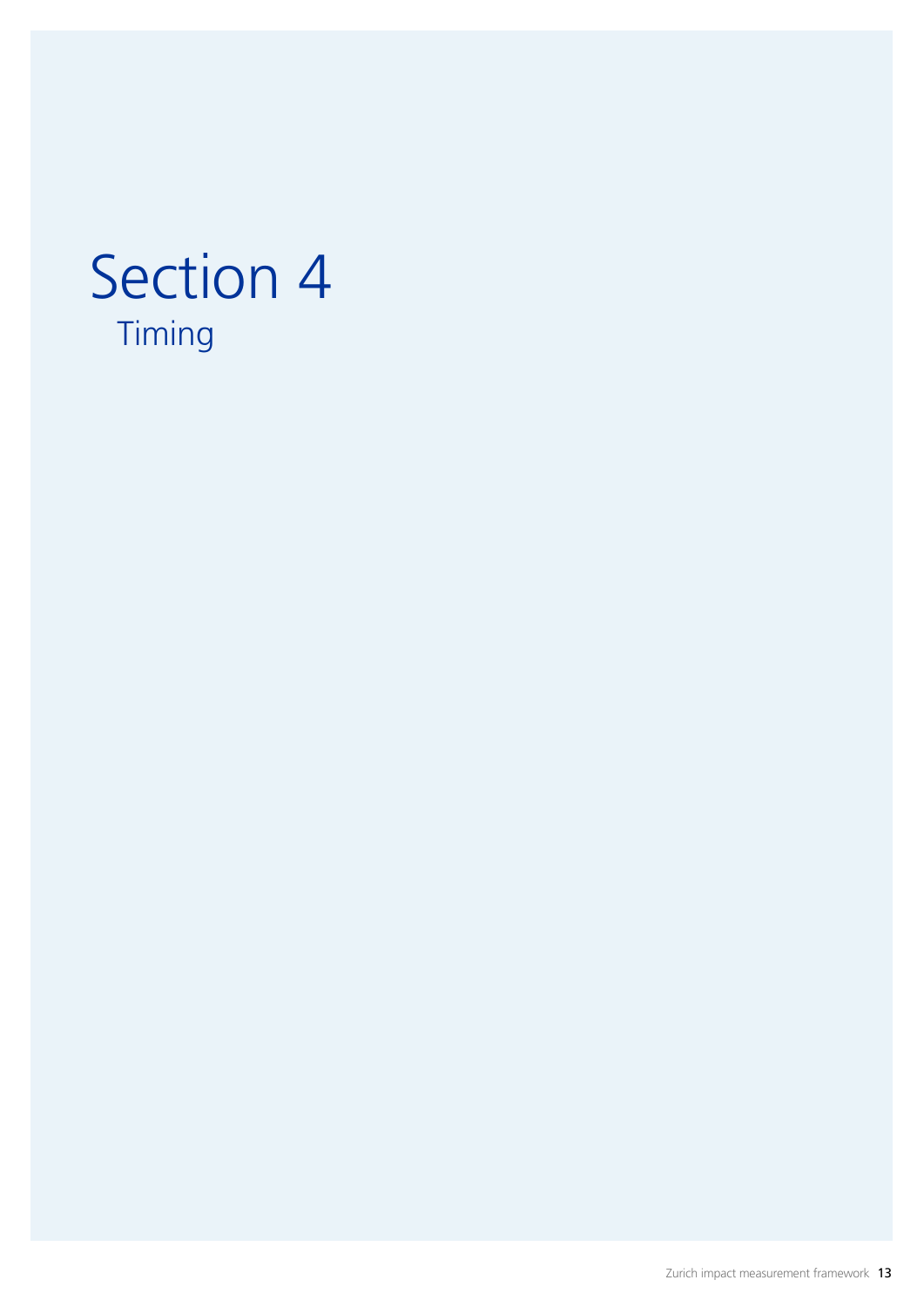Zurich aggregates the impact numbers on a rolling basis. Impact reports are published by issuers of impact investing instruments throughout the year, depending on their own financial-year end, when they typically report impact.



Apply last reported impact numbers on a rolling basis,

Zurich reports its impact in the first quarter of the full year  $(Q1 FY) + 1$ for its financial year end 0 (FY 0). The impact refers to the following underlying invested amounts for:

#### **Fixed income:**

- Based on outstanding amount to an issuer as per end of December FY 0.
	- $-$  This way of accounting allows us to implicitly extrapolate an issuer's impact that was reported for FY -1 by the amount of additional bonds we bought later in the year (during FY 0).
	- For issuers with a 'portfolio of projects (project pool)' allocation approach, this will make no difference, as the impact reported will be approximately the same for FY 0 and FY -1 given the same pool of projects in FY 0 and FY -1.
- For issuers with an 'individual project' allocation approach: in cases where the issuer has several bonds issued – with respective impact reported, reported impact (a1) and outstanding CCY (b1.2) should be the sum of all issued and reported bonds, reflecting the average impact this issuer was able to achieve.

#### **Impact private equity:**

- Based on committed amount as of FY 0.
	- $-$  FY 0 will be the same as of FY -1, except in the rare cases where we might have bought into the fund on the secondary market or added exposure via a secondary market transaction.

### **Impact infrastructure private debt:**

• Based on exposure as per end of December FY 0.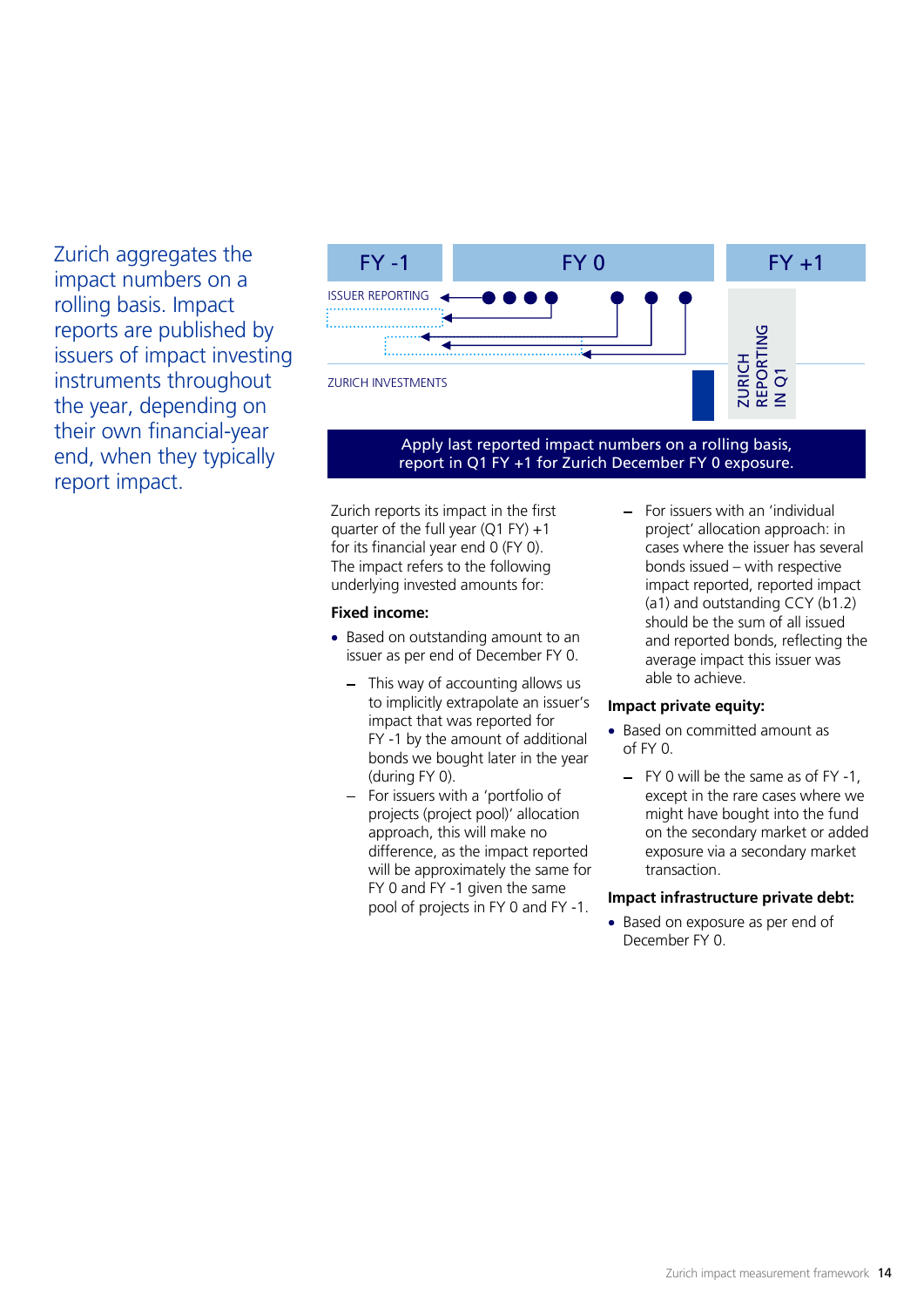# <span id="page-16-0"></span>Section 5 Limitations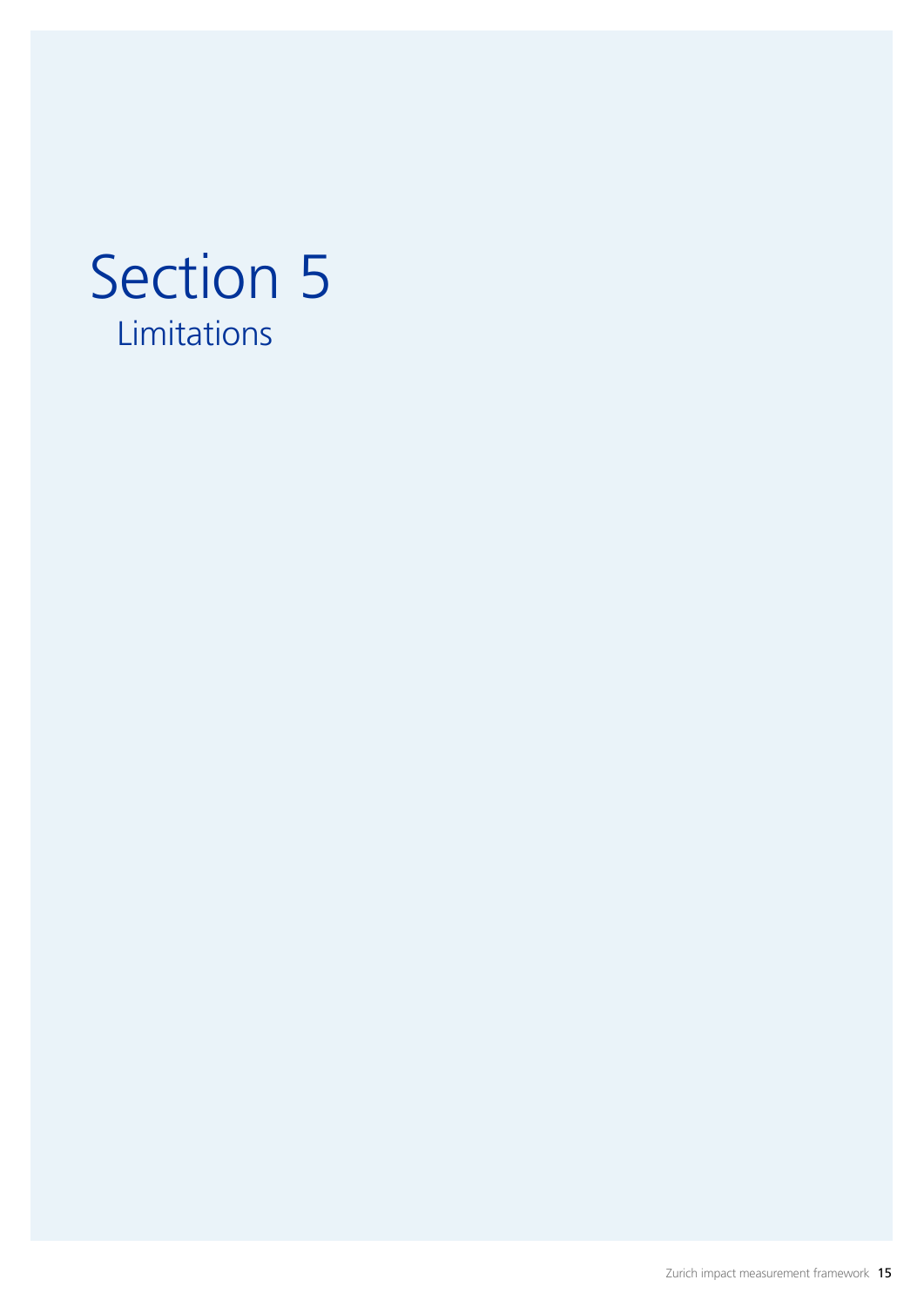By no means do we believe this is the 'one and only' approach to calculating the impact of a multi-asset portfolio.

While we believe the proposed methodology can be seen as a start, we are aware of the limitations it has, such as the following shortcomings:

- Various baselines and other assumptions.
	- Given we are reporting based on self-reported data by issuers, we disregard – at this stage – different baselines and methodologies when reporting on aggregated CO2 emissions avoided.
	- We recognize it's a shortcoming, but believe this is the best we can use currently by relying on self-reported publicly available information from the issuers.
	- Applying the IFI harmonized framework sheds light on the assumptions issuers/impact investors have used and ensures a certain alignment in methodology, applicable one-to-one for use-of-proceed bonds. It can also

be used to guide impact investors in other asset classes, i.e., the pro-rata approach in private equity fund reports.

- Discrepancy in timing of impact reported versus the underlying exposure to the investment.
	- Impact reports of issuers may lag by up to one year after date of issue.
	- $-$  Hence the impact data of the most recent issues is not included when Zurich calculates its latest level of investments. Hence the implicit extrapolation, described above under timing, is taking account of that.
	- This approach thus very likely underestimates the actual impact, as additional projects have been added during the period in question, and a higher impact might have been achieved from 'learning by doing.'

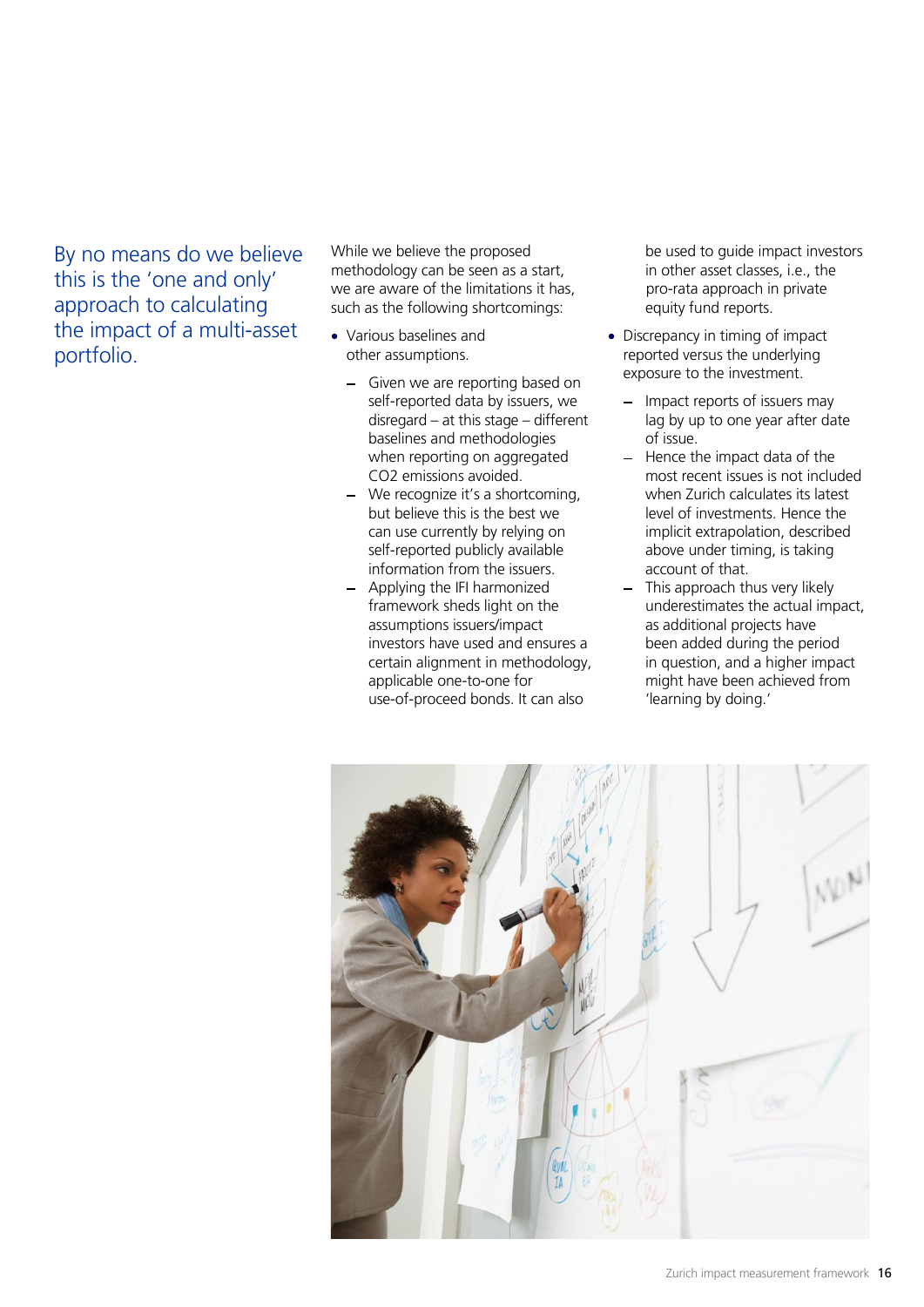# <span id="page-18-0"></span>Section 6 Conclusion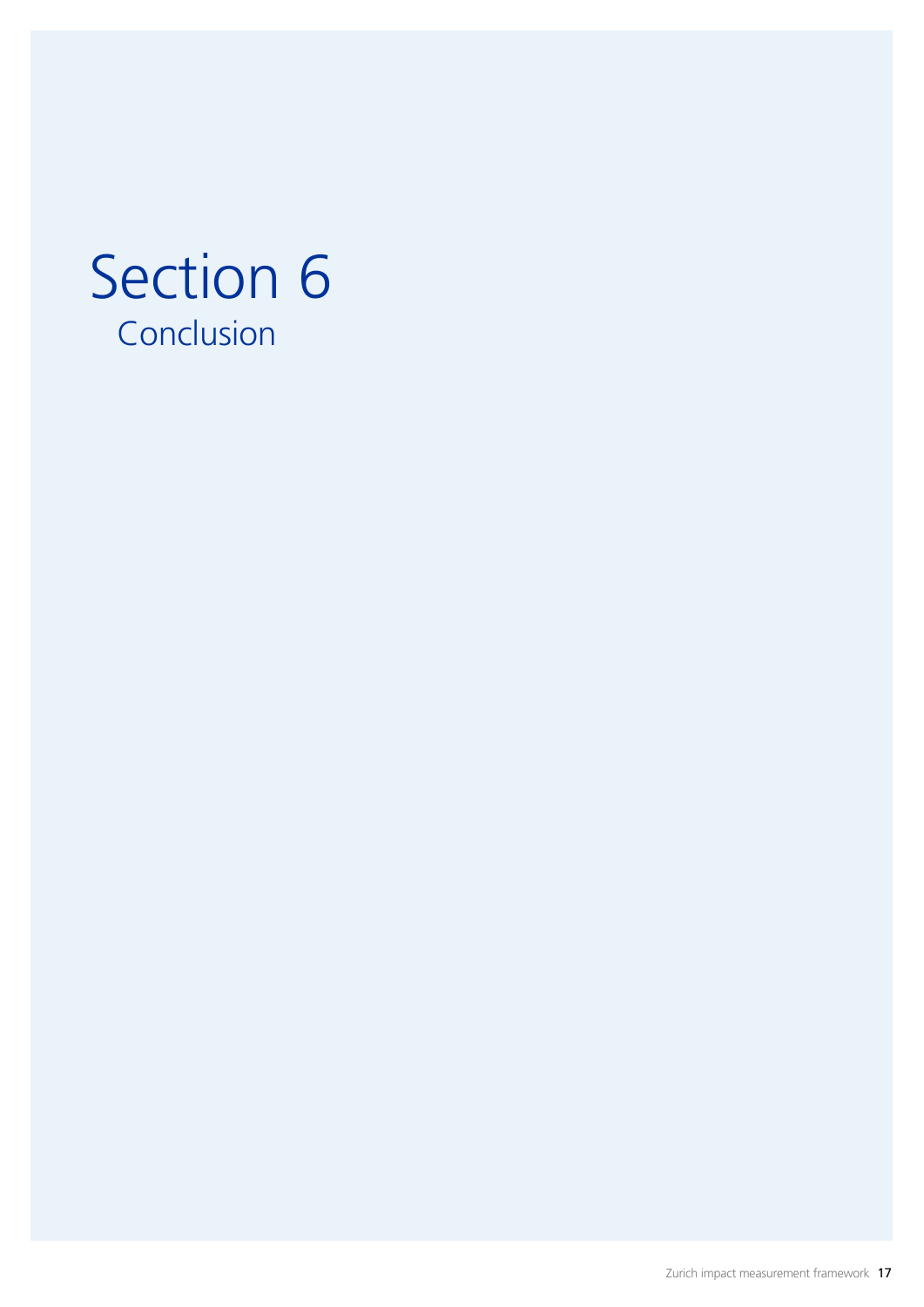Within the limitations we are aware of – and more to be found out – we see this framework as a start for further development.

While we hope others will benefit from our experience and also measure their impact and link their investments to positive outcomes, we are interested to learn from their experiences and share ideas for improvements.

While the methodology presented here aims to take a pragmatic approach without losing important details, it is admittedly a very labor-intensive process. The first hurdle to overcome was sometimes just finding the issuer's reported impact, as this might be included in a sustainability report, an investor presentation or within a specific impact report.

We do have a few ideas on how to make this approach easier, and we also welcome any recommendations from others on how we might improve and strengthen the methodology set out here.

And the investment community can also contribute to making things easier:

- Provide your impact reports where they can be readily found! The information and details provided are very relevant.
- Report according to the IFI harmonized framework and be as transparent as possible.
- We need to work together to develop a framework for the social metric 'people benefited.'
- If you report on project level, please report the sums of your impact data and/or provide the underlying excel sheets.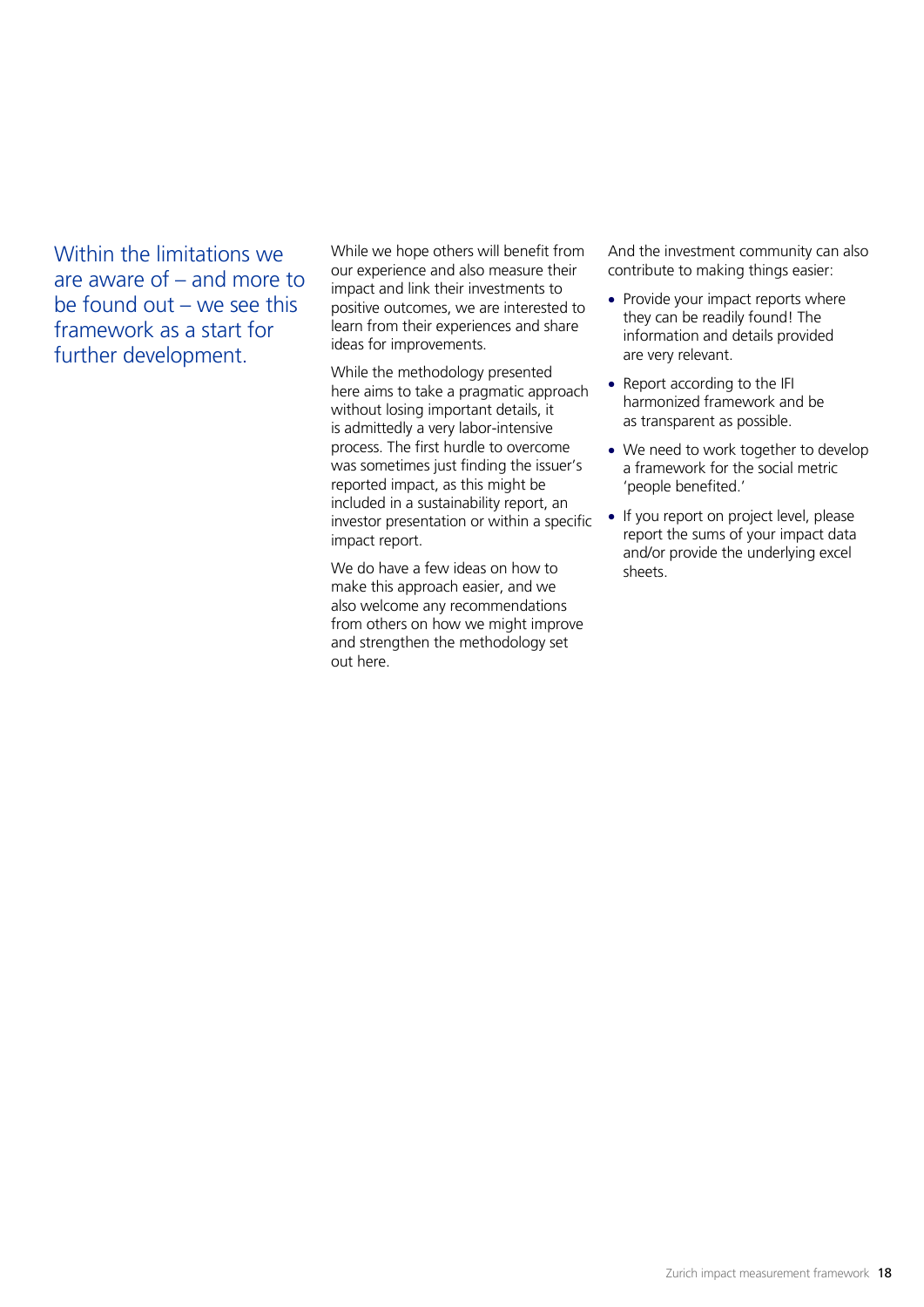# <span id="page-20-0"></span>Section 7 Learnings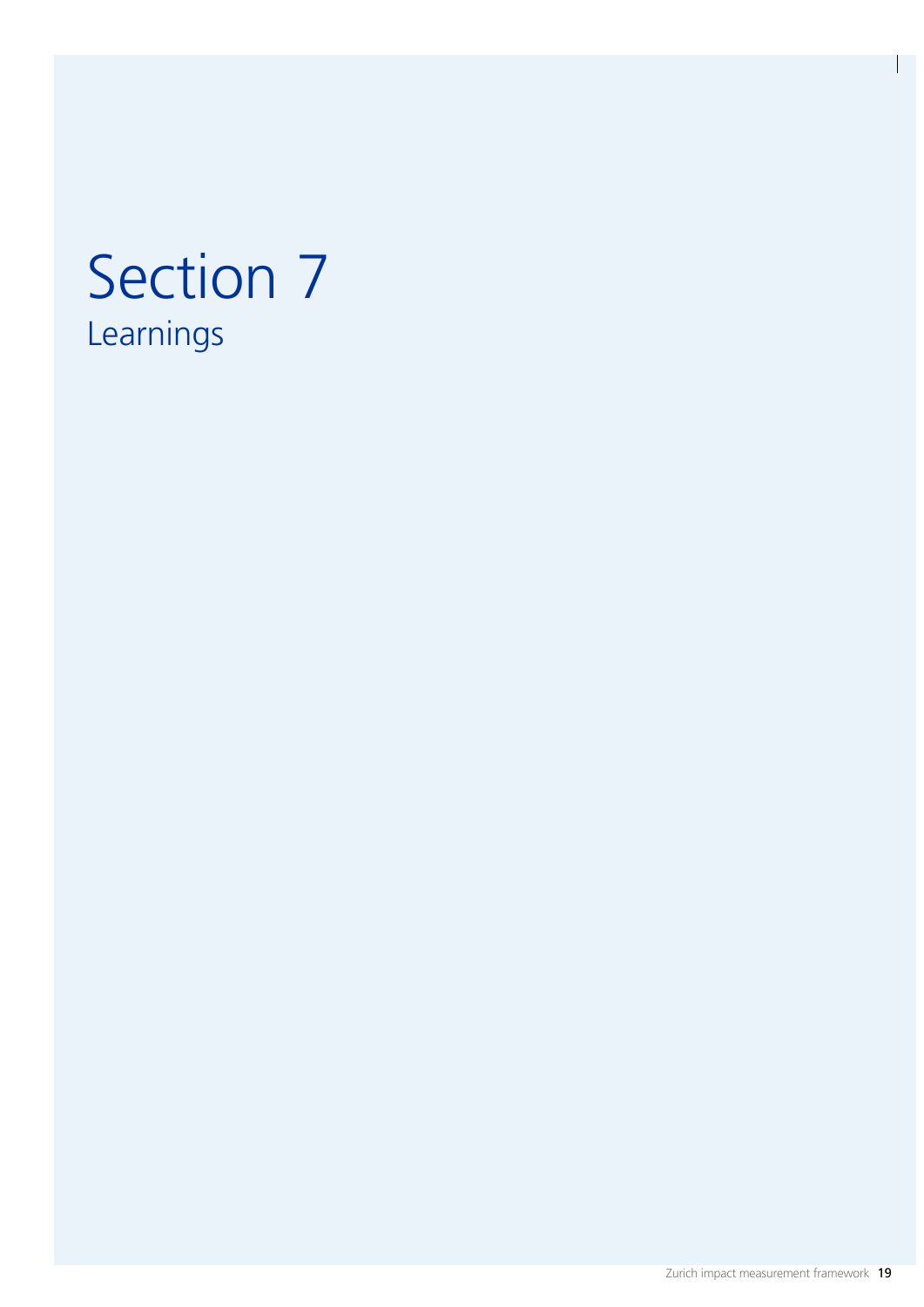Since we started gathering and reporting aggregated impact data on our impact portfolio, we learnt a lot about data interpretation and discovered positive changes and improvements in impact reporting practice. The key lessons are:

1. The impact J-curve effect,

2. The marginal diminishing effect of impact

3. The effect of more accurate data

The best news first: Impact reports are getting easier to understand, have become more standardized and more material. A testament to the ongoing industry collaboration on devising standards as well as growing experience.

One significant change seen in the more recent publications was an increase in the number of impact investors who chose to report their metrics in terms of 'impact per invested unit of invested capital'. This method of reporting significantly improves data gathering and aggregation for the end investor. It also enables the comparison of different impact investing opportunities in terms of their reported achievements. Given that the depth of impact is also a function of quality and context, comparisons should never be made on the basis of single quantitative KPIs. However, this comparability provides a good starting point for additional qualitative analysis.

Another major learning from experience is that impact measurement – although of a growing portfolio – will with high likelyhood not provide linear results. Impact numbers of an aggregated portfolio are volatile. Here are a few reasons why:

### **The J-curve of impact investing**

Impact is not happening with immediate effect. The allocated use-ofprocees/raised funds first need to be 'put to work', i.e. building the project the investment is allocated to. These projects then need to result in the desired impact, which then needs to be measured and reported, potentially adding a further time lag. Accordingly, the impact investment portfolio builds up before the impact does. In the early years the achieved impact is disassociated with the invested amount as the output - in terms of impact - is built over time. The "J-curve effect" shows the possible time lags between the invested amount and an improved output, i.e. the impact, when measured on a portfolio level.

This "J-curve effect" can also happen on issuer level: If an impact investor with a proven track record of delivering high quality impact projects attracts additional funding based on their success, the reported impact per unit invested of the issuer's portfolio can be artificially lowered between the time of receiving additional funding to deploy (raising overall fund size or amount of bonds outstanding) and having fully materialised the projects and their resulting impact.

This effect might not happen if an exisitng project receives refinancing or an issuer uses the structure of "portfolio of projects"or if an ex-ante estimate of the desired impact can be reported from the beginning.

### **Marginal diminishing effect**

Many impact funds are dedicated to financing renewable energy (eg green bonds, sustainability bonds or infrastructure debt and equity vehicles). With the increasing penetration of renewables in energy grids, the reported impact measure of 'annual CO2e emissions avoided' marginally declines year-on-year. Ironically, in cases like this the declining impact intensity for allocated investments is testament

to the progress made on financing the transition and accordingly – good news.

While renewable energy is the most obvious example of this effect, others also exist.

### **The effect of more accurate reporting**

Over the years, we saw impact managers making increased efforts to measure and report actual impact (expost) – once a project has been developed. Comparing ex ante reported assumptions and actual impact created, regularly shows that managers' impact reports originally tend to overstate the actual impact they achieve, especially when assumptions are made before a measurment track record or industry averages have been established and shared. Experience refines assumptions.

With regard to precision, we are also seeing changes in the scope of projects reported. Impact managers are becoming more cautious and somewhat more conservative about the impacts they claim to have financed. And, they show a real desire to ensure that they are not overstating the reported impact of certain projects. That may lead to cases where a manager takes out the reported 'avoided CO2e emissions' because CO2e avoidance was not a direct result of a company's activities, such as in the case where operational improvements did not specifically target the reduction of the company's CO2e footprint.

These are all developments that foster the quality and credibility of impact reporting, even if reported numbers may decrease as a result.

We strongly believe that these developments taken as a whole are good news for the development of the industry.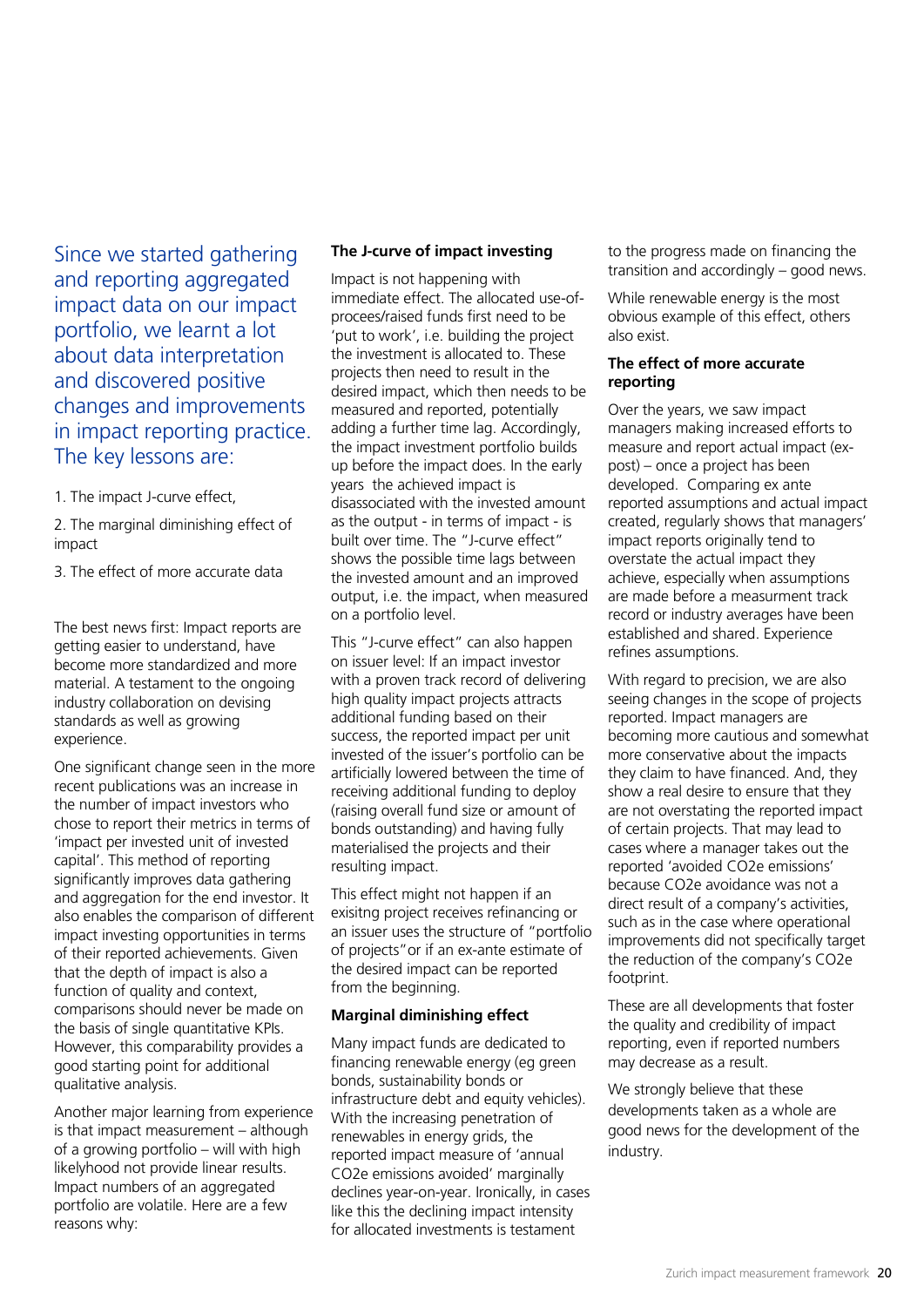# <span id="page-22-0"></span>Appendix Example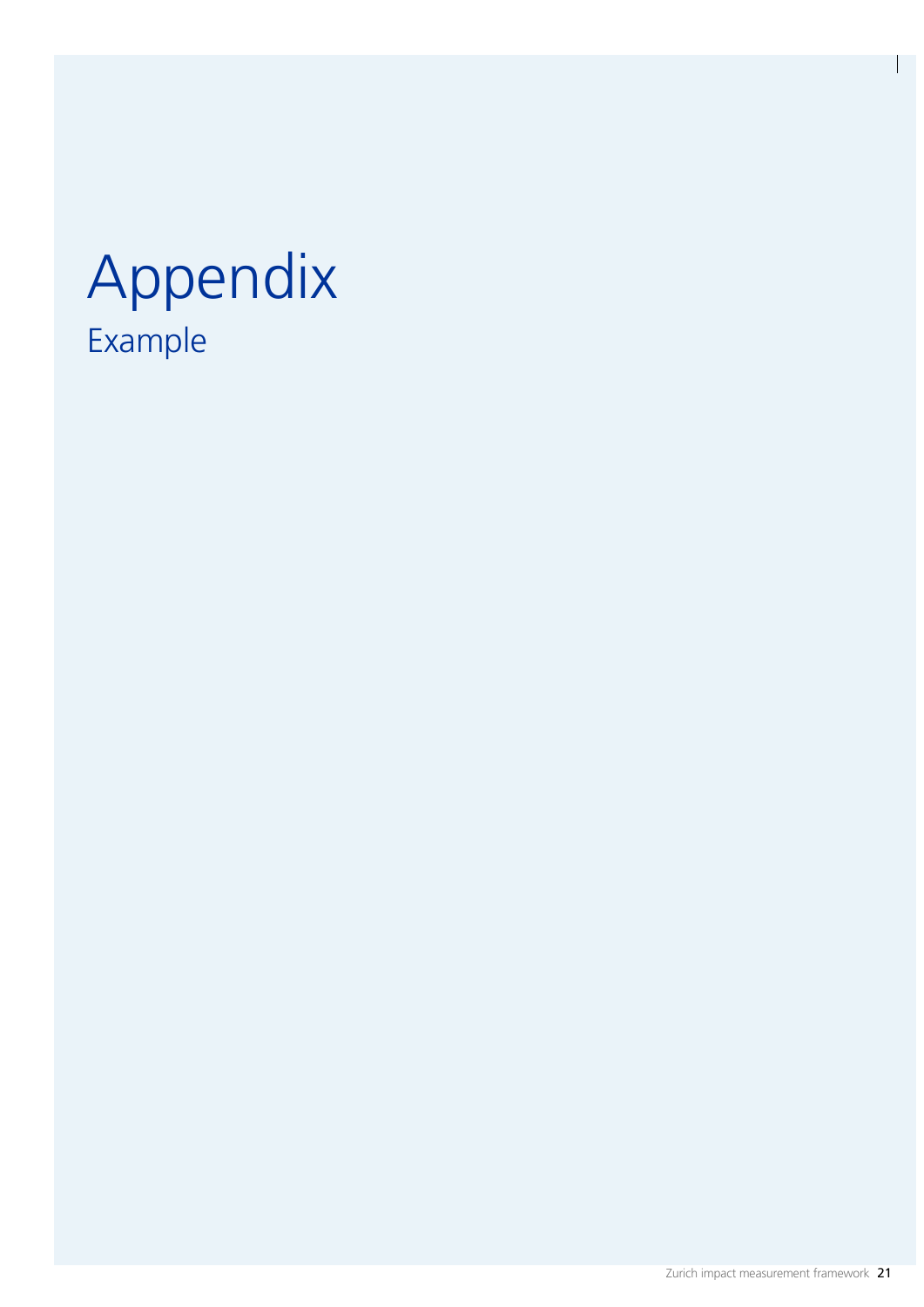Illustrative example of green bond impact reporting, allocation on project pool

# 1. First step: Gathering reported impact numbers

(a1) Sum of pro-rata impact of issuer = Total project impact  $\times$  % Share of total project financing  $\times$  % Eligibility for use-ofproceed bonds

|  | Impact reported for financial year 2017 |  |  |  |
|--|-----------------------------------------|--|--|--|
|--|-----------------------------------------|--|--|--|

| Project      | Annual<br>project<br>tCO <sub>2</sub> e<br>avoided | Loan<br>approved<br>(USDm) | Full project<br>cost (USDm) | % of loan<br>of full<br>project<br>costs | Eligibility for<br>Green Bond<br>(USDm) | % of loan<br>eligible for<br>green bond | <b>Annual pro-</b><br>rata share<br>tCO <sub>2</sub> e avoided |
|--------------|----------------------------------------------------|----------------------------|-----------------------------|------------------------------------------|-----------------------------------------|-----------------------------------------|----------------------------------------------------------------|
|              | 330,000                                            | 50.00                      | 120                         | 42%                                      | 16.70                                   | 33%                                     | 45,925                                                         |
|              | 1.000.000                                          | 66.08                      | 153                         | 43%                                      | 60.06                                   | 91%                                     | 393,733                                                        |
| 3            | 35,000                                             | 40.90                      | 71.6                        | 57%                                      | 37.90                                   | 93%                                     | 18,527                                                         |
| 4            |                                                    |                            |                             |                                          |                                         |                                         | $\cdots$                                                       |
| <b>Total</b> |                                                    |                            |                             |                                          |                                         |                                         | 8,472,231                                                      |

## 2. Second step: Aggregating on portfolio level, across asset classes

### **Summarized outstanding CCY up to the date the impact report refers to (excluding matured) (b1.1)**

| <b>ISIN</b>                 | Issue date    | Maturity   | Curr       | Amount outstanding<br>(CCY) | Amount outstanding<br>(USD) |
|-----------------------------|---------------|------------|------------|-----------------------------|-----------------------------|
| XS                          | 21.05.2012    | 19.05.2016 | <b>AUD</b> | Matured                     |                             |
| XS                          | 21.05.2012    | 21.05.2015 | TRY        | Matured                     |                             |
| XS                          | 26.08.2014    | 27.08.2019 | <b>NZD</b> | 3,000,000                   | 2,133,600                   |
| XS                          | 19.03.2015    | 19.03.2025 | <b>USD</b> | 500,000,000                 | 500,000,000                 |
| XS                          | 16.08.2016    | 16.08.2019 | <b>USD</b> | 800,000,000                 | 800,000,000                 |
| XS                          | 16.08.2016    | 14.08.2026 | <b>USD</b> | 500,000,000                 | 500,000,000                 |
| XS                          | 10.08.2017    | 10.08.2022 | <b>USD</b> | 750,000,000                 | 750,000,000                 |
| XS                          | 10.08.2017    | 10.08.2027 | <b>USD</b> | 500,000,000                 | 500,000,000                 |
| XS                          | 22.03.2018    | 22.03.2020 | <b>HKD</b> | 100,000,000                 | 783,380,000                 |
| XS                          | 03.04.2018    | 03.04.2020 | <b>HKD</b> | 400,000,000                 | 3,133,520,000               |
| <b>Outstanding issuance</b> | 3,052,133,600 |            |            |                             |                             |

Zurich holds as of December 2018 green bonds of this issuer of USD 295,307,464

Allocations to a portfolio of projects:

- (x) Impact pro-rata for Zurich's share  $=$  Full impact of the project pool (a1)  $\times$  (Zurich outstanding issuance toward specific issuer / full outstanding CCY as of time impact report refers to (b1.1))
- Impact pro-rata for Zurich's share = 8,472,231 × (295,307,464 / 3,052,133,600) = **819,709**

Zurich helped to avoid 819,709 tons of CO2e through the financing of green bonds from this specific issuer.